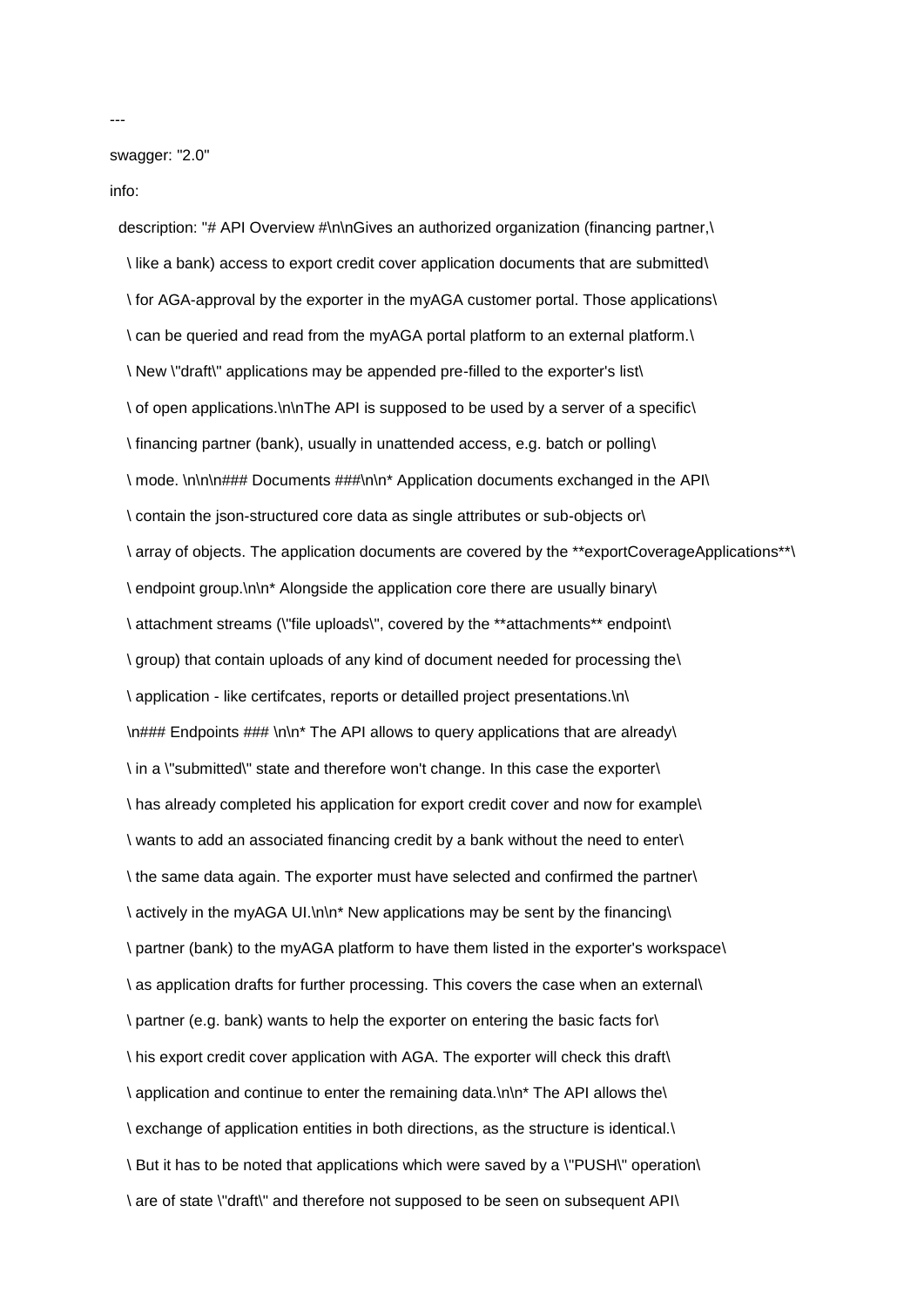\ collection queries. It can however curently be retrieved by direct reference\ \ access - which could be revoked in future releases.\n\n\* As the API is intended\ \ for server-to-server use, operations like patch or delete are not provided.\n\ \ \n### Notes ###\n\n\* The API will show only those applications that are associated\ \ with the ID of the API user (financing partner), which is not visible in the\ \ API but determined on authorization. The partner's id is generally considered\ \ internal to the backend system and not part of any request or data structure\ \ throughout the API. This prevents unauthorized access across partners (banks).\ \ Please contact AGA for further details.\n\n\* Even if myAGA Portal could basically\ \ accept every application that has a valid \"Deckungsnehmer\" identifier (see\ \ ExportCoverageApplication definition) - as the exporter has to check and finish\ \ the process in the portal UI - the user of this API should generally be able\ \ to handle (tag and log) a rejection caused by validation, at least in future\ \ releases of the service. Any validation fails will be explained in detail in\ \ the Error response.\n\n\* All APIs are protected by Oauth2 client credential\ \ flow, any necessary access codes must be negotiated with AGA. \n\n\* All country\ \ codes are ISO 3166-1 alpha-2 and ISO 3166-2 (subdivision) country codes as defined\ \ by EH. See the following country code [reference data API](https://confluence.eulerhermes.com/pages/viewpage.action?pageId=3738000)\n\ \ Subdivision codes are neccessary for certain countries like the Arab Emirates\

\ (AE) where several subdivisions are distinguished (e.g. AE-AZ for Abu Dhabi).\

\ The complete subdivision code consists of the 2-letter country code, a \"-\"\

\ and an alphanumeric subdivision part.\n\* There is also no explicit codeList\

\ for currency fields. All currency fields contain the usual EUR or GBP codes,\

\ values coming from the ISO 4217 nomenclature. See the following currency code\

\ [reference data

API](https://confluence.eulerhermes.com/pages/viewpage.action?pageId=3738000)\n\

\n\n# History #\nDate | Remarks\n---------|--------\n14/02/19 | Initial Release\n\

28/02/19 | EH review changes\n14/03/19 | add categoryCode to attachment push\n\

28/03/19 | finetuning for V1.0.0 launch\n"

version: 1.0.0

title: myAGA applications for export credit cover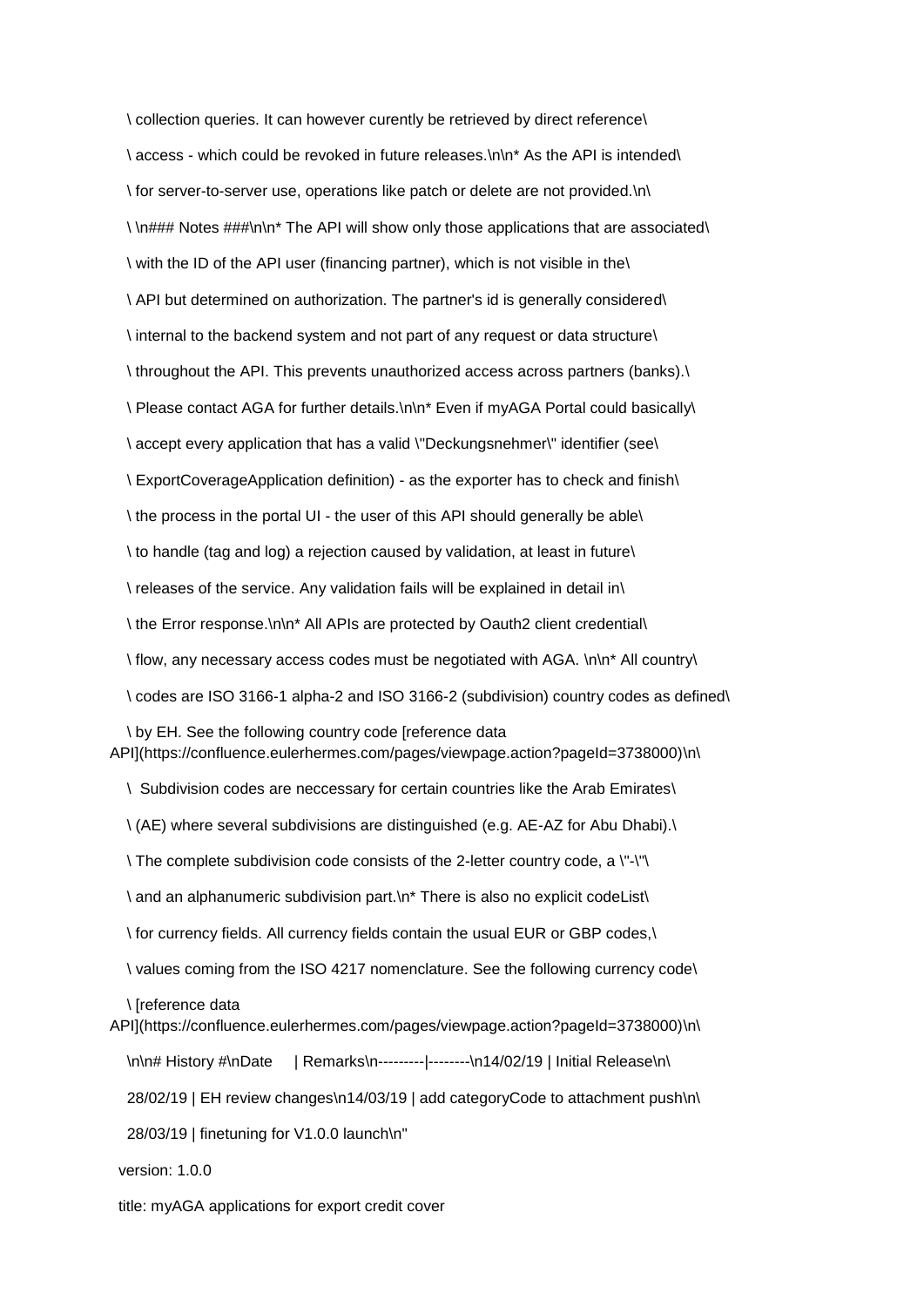contact:

email: java@di-unternehmer.com

host: my.agaportal.de

basePath: /api/myaga/export/v1

tags:

- name: ExportCoverageApplications

description: Access to export credit cover applications

- name: Attachments

description: Access to attached documents (files) of applications

- name: Reference data

 description: Specific reference data lists describing attributes of applications or attachemts to applications

schemes:

- https

paths:

/exportCoverageApplications:

get:

tags:

- ExportCoverageApplications

summary: query on applications

description: "Queries the list of export credit cover applications that are\

\ in submitted state.\n\nThe API will show only those applications that are\

\ associated with the ID of the API user by the exporter when he was entering\

\ the application data. Only manually entered and successfully submitted applications\

\ are shown.\n\nThe list is returned paged and sorted by time the exporter\

\ published the application. The list starts with new applications and ends\

\ with old ones.\n\nThe `sinceExportCoverageApplicationId` parameter can be\

\ used to filter out old applications. If this parameter is given, the referenced\

\ application and all older ones are removed from the result.\n\n\*\*\_Note\_\*\*\

\ \n\* The collection API will show only applications that were manually entered\

\ by the exporter in the myAGA portal to reflect the use case \"API user polls\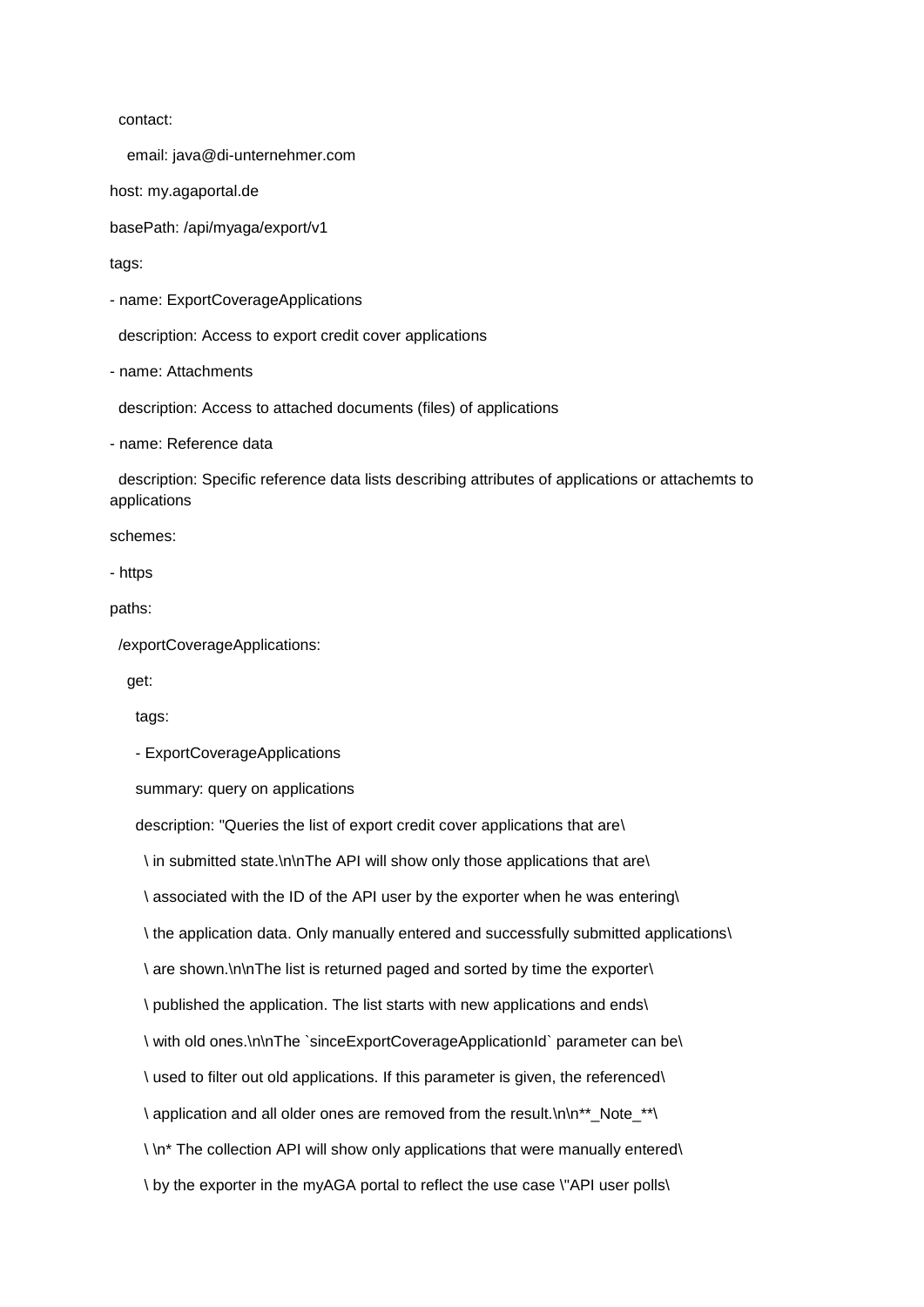\ for submitted applications\".\n\* Applications saved by POST may be retrieved\

\ by id, but won't appear in this collection query. \n"

operationId: getApplications

produces:

- application/json

parameters:

- name: sinceExportCoverageApplicationId

in: query

description: the first myAGA application to remove from the result

required: false

type: string

responses:

200:

description: |

 Applications that match the search criteria. The response is paginated as defined in the "API guide lines"

https://confluence.eulerhermes.com/display/AR/API+Design+Guidelines#APIDesignGuidelines-Pagination. The default page size is 20. It is also sorted by descending applicationDate

schema:

type: array

items:

\$ref: '#/definitions/ExportCoverageApplication'

400:

description: bad input parameter

401:

description: unauthorized

500:

description: |

 internal server error, the server encountered an unexpected condition which prevented it from fulfilling the request

security:

- OAuth2: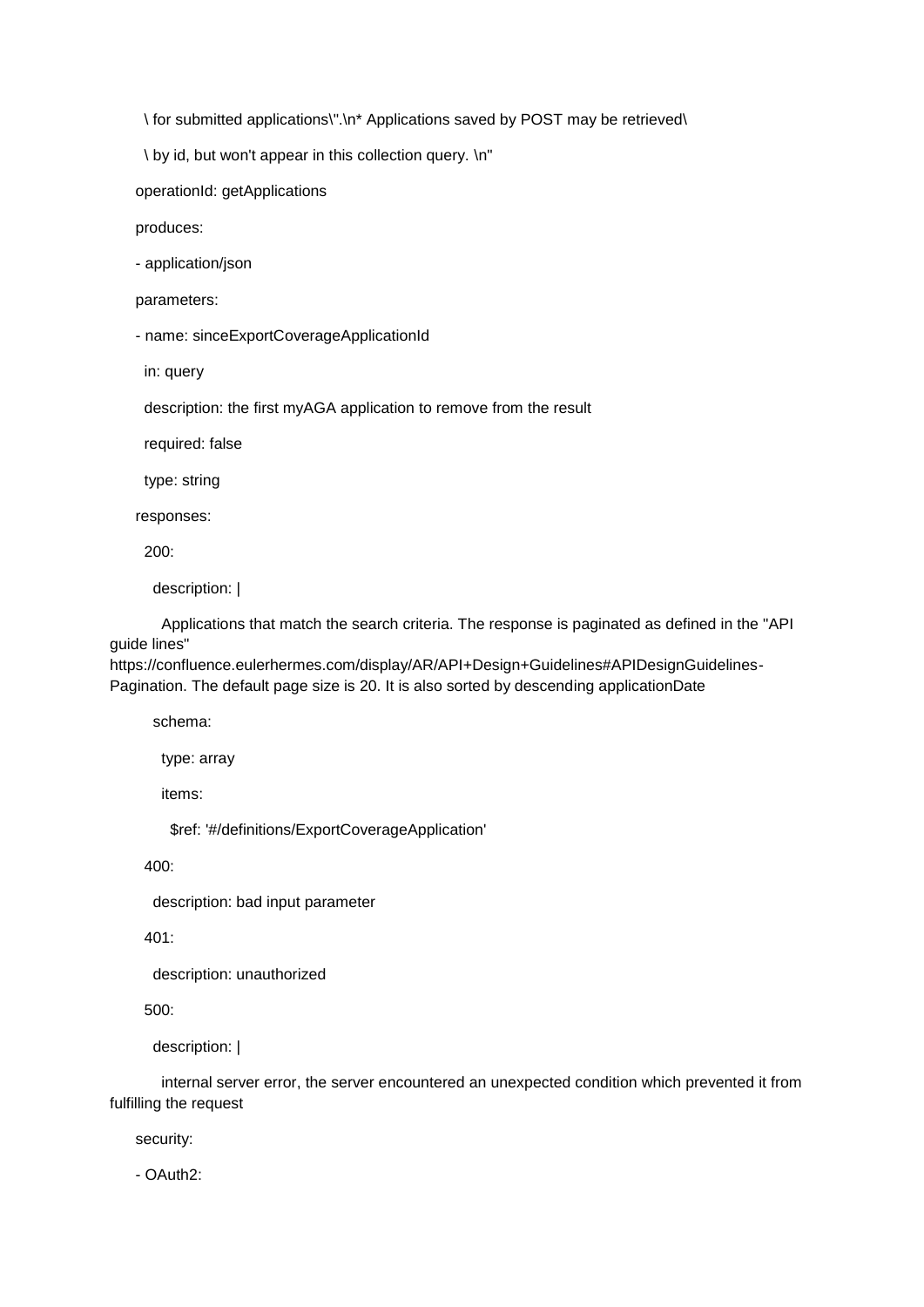- application-read
- application-write

post:

tags:

- ExportCoverageApplications

summary: create a new application

description: |

 Save a new application filled with data in the workspace of the exporter who is referenced by the AGA specific dnNo in the exporterAgaIdentifier. This designation is maintained throughout myAGA context as an essential domain specific term. It's derived from German "Deckungsnehmer".

 Currently it's not possible to create new customer accounts via API means. The exporter has to be known to AGA and a validated myAGA account has to be registred and activated beforehand.

 At the moment there will be no modification allowed after the application is posted except upload of documents (see attachments API).

 Every push operation will create a new instance of the transferred data, there is currently no check available to match e.g. external references in order to prevent accidental multiple uploads.

operationId: saveApplication

consumes:

- application/json

produces:

- application/json

parameters:

- in: body

name: body

description: Application details

required: true

schema:

\$ref: '#/definitions/ExportCoverageApplication'

responses:

201:

description: |

 Created application reference. This reference is a standard link to the draft intended for use with GET exportCoverageApplication/{exportCoverageApplicationId}, to grab the id the client could either reload the complete application or extract it from this URL.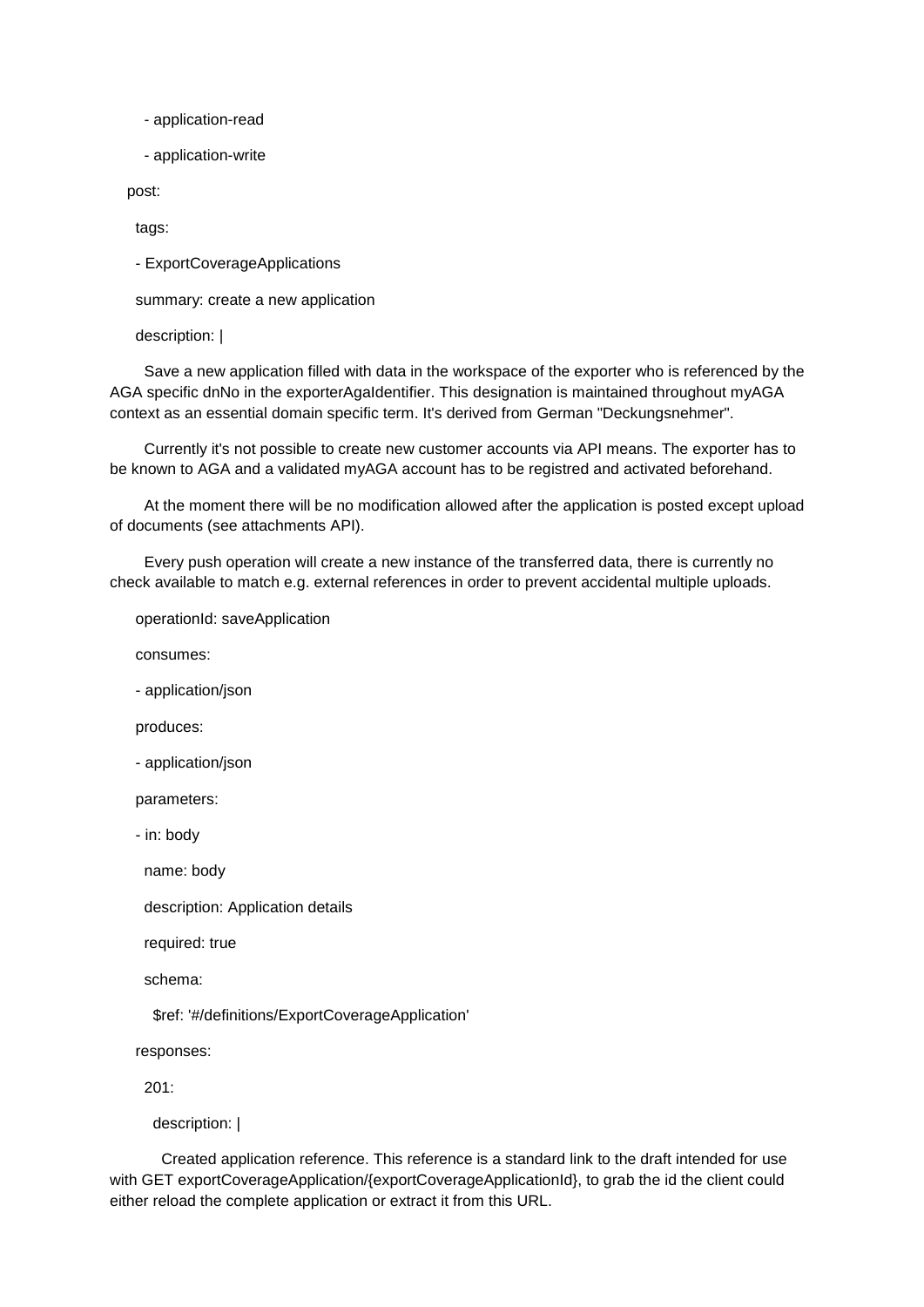headers:

Location:

type: string

format: url

description: A link to the draft

400:

description: Invalid input, validation details are provided in Error structure

schema:

\$ref: '#/definitions/Error'

401:

description: unauthorized

500:

description: |

 internal server error, the server encountered an unexpected condition which prevented it from fulfilling the request

security:

- OAuth2:

- application-write

/exportCoverageApplications/{exportCoverageApplicationId}:

get:

tags:

- ExportCoverageApplications

summary: get details

description: |

 Reads the details of one single application. This application has been either uploaded by this API user or associated by the exporter to this API user.

operationId: getApplication

produces:

- application/json

parameters:

- name: exportCoverageApplicationId

in: path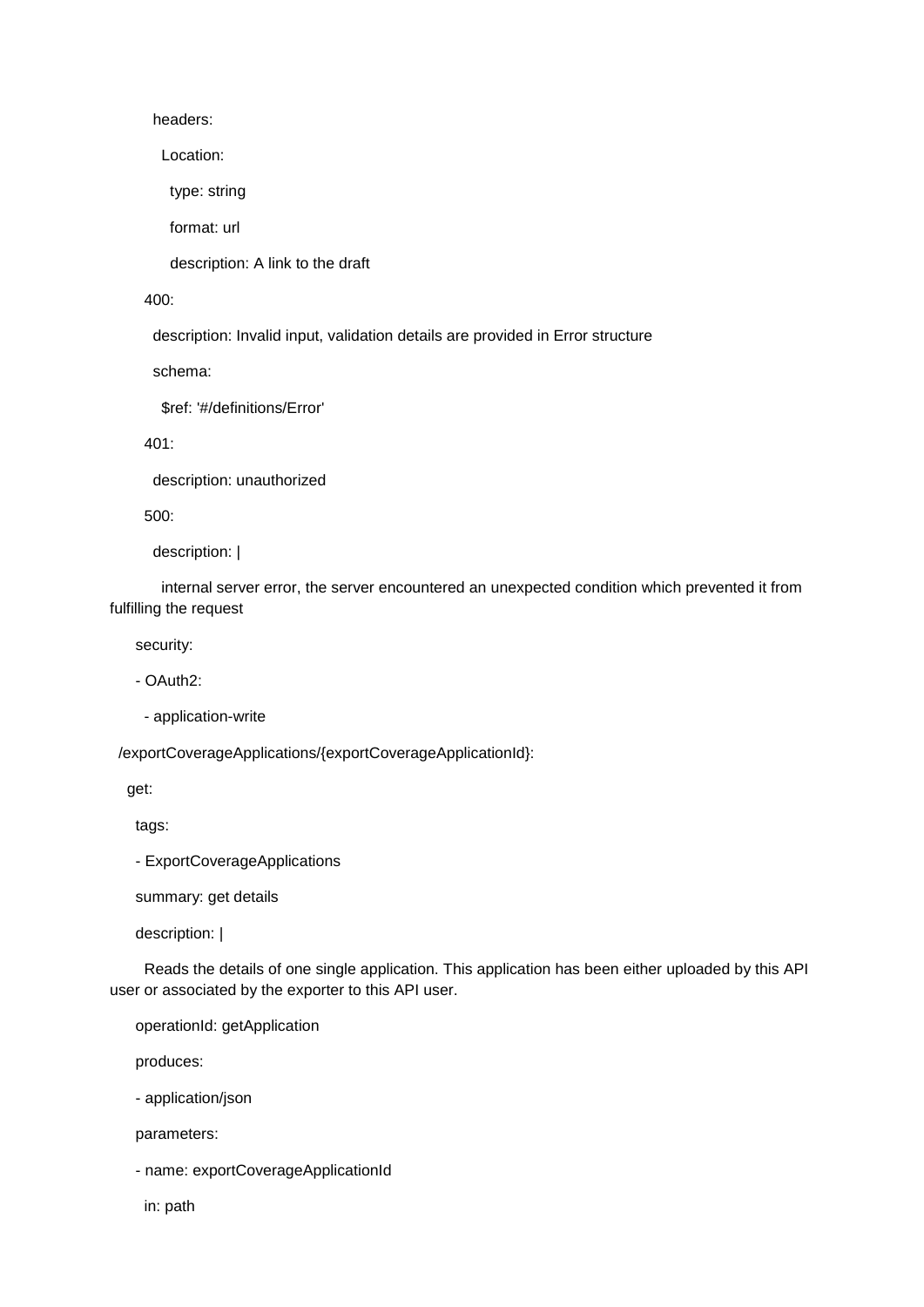description: the myAGA application reference

required: true

type: string

responses:

200:

description: |

Application.

schema:

\$ref: '#/definitions/ExportCoverageApplication'

400:

description: bad input parameter

401:

description: unauthorized

403:

description: authorized user has no access to this id

404:

description: the requested application does not exist

500:

description: |

 internal server error, the server encountered an unexpected condition which prevented it from fulfilling the request

security:

- OAuth2:

- application-read

- application-write

/exportCoverageApplications/{exportCoverageApplicationId}/attachments:

get:

tags:

- Attachments

summary: query on attachments of an application

description: |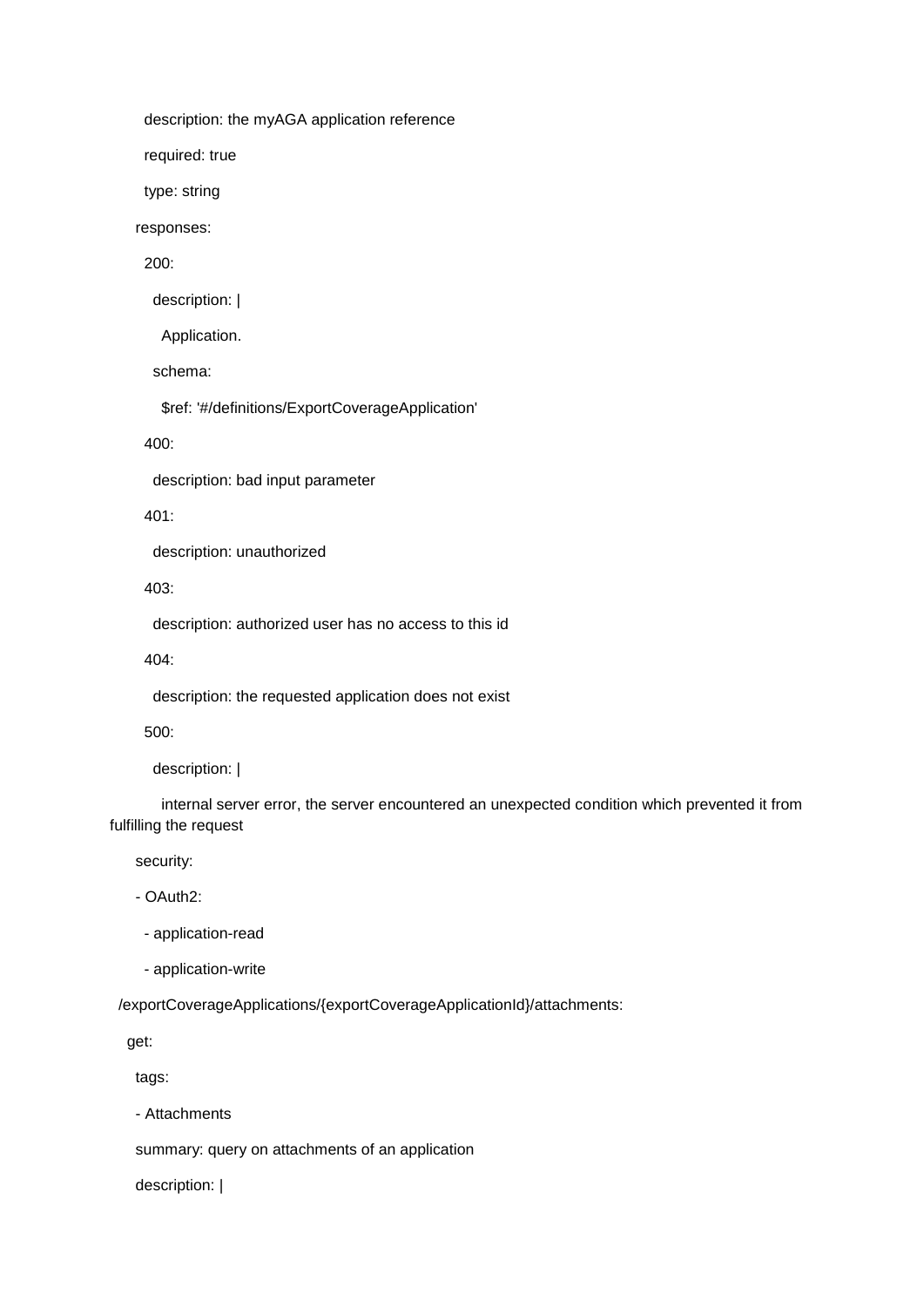Queries the list of attachments that are assigned to one specific application. The list is paged.

 The access to certain attachment types is restricted depending on the source of the application. Those created by this API are not resticted but applications entrered and submitted by the exporter restrict access only to a subset of category types.

 The returned metadata contains the application-independent ID of the attachment which will serve as download identifier of the attachment's binary content when used with the GET exportCoverageApplication/{exportCoverageApplicationId}/attachments/{attachmentId} operation.

 Currently this list cannot be filtered by user-definable by API parameters. However it is filtered by restriced categoryCodes, the subset is provided by AGA (please contact). Following codes of submitted application attachments are accessible at the moment:

category name | description

----------------|------------

CUSTOMER\_REPORT | annual report

operationId: getAttachmentList

produces:

- application/json

parameters:

- name: exportCoverageApplicationId

in: path

description: |

Unique id of the application for which the attachment metadata should be queried.

required: true

type: integer

default: 1

responses:

200:

description: |

 application signatures, paginated (default page size 20) and sorted (default column is category,name asc)

schema:

type: array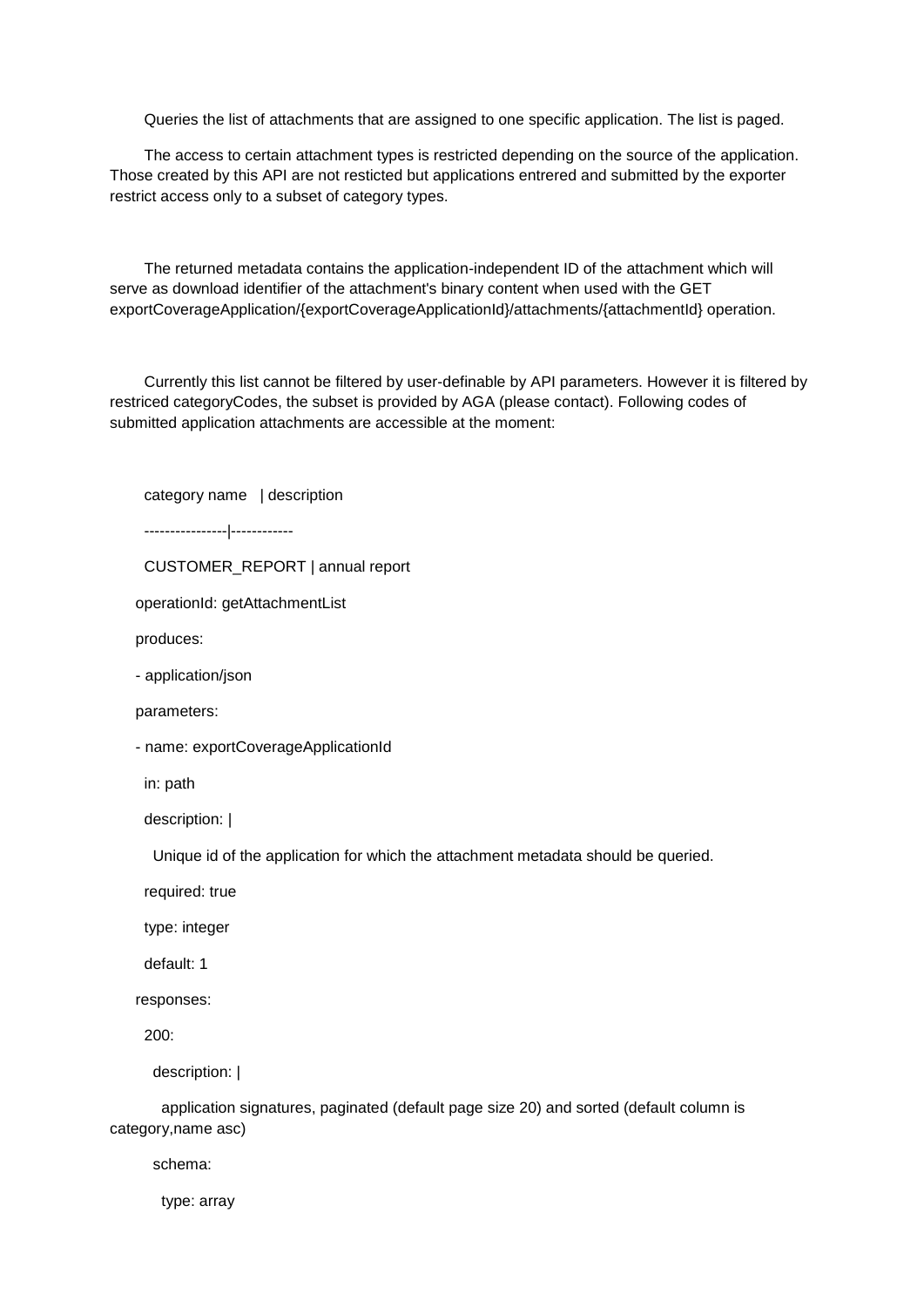items:

\$ref: '#/definitions/AttachmentMetaData'

401:

description: unauthorized

403:

 description: user authroized but access forbidden for this applicationId or attachment (see above)

404:

description: resource not found (ExportCoverageApplication does not exist)

500:

description: |

 internal server error, the server encountered an unexpected condition which prevented it from fulfilling the request

security:

- OAuth2:

- application-read

- application-write

post:

tags:

- Attachments

summary: upload a new attachment content to an existing application

description: |

 Uploads a data stream (file) to an already saved application (referenced in the metadata parameter).

 Upload is only allowed on applications in draft state and will only be accepted on applications that were created by this API user. The API follows common HTTP upload procedures.

 The Content Metadata (see below) will be filled from file upload data (e.g. filename, size, MIMEtype), currently only the

category will be transferred by a formData field.

About Metadata:

 \* Uploads may be seen like file system files. Internally the myAGA backend stores data in database-like structures and metadata in a table, so the identifying item of the stream is its id (and not the name), which is returned in the link result. IDs of attachments are unique across all applications.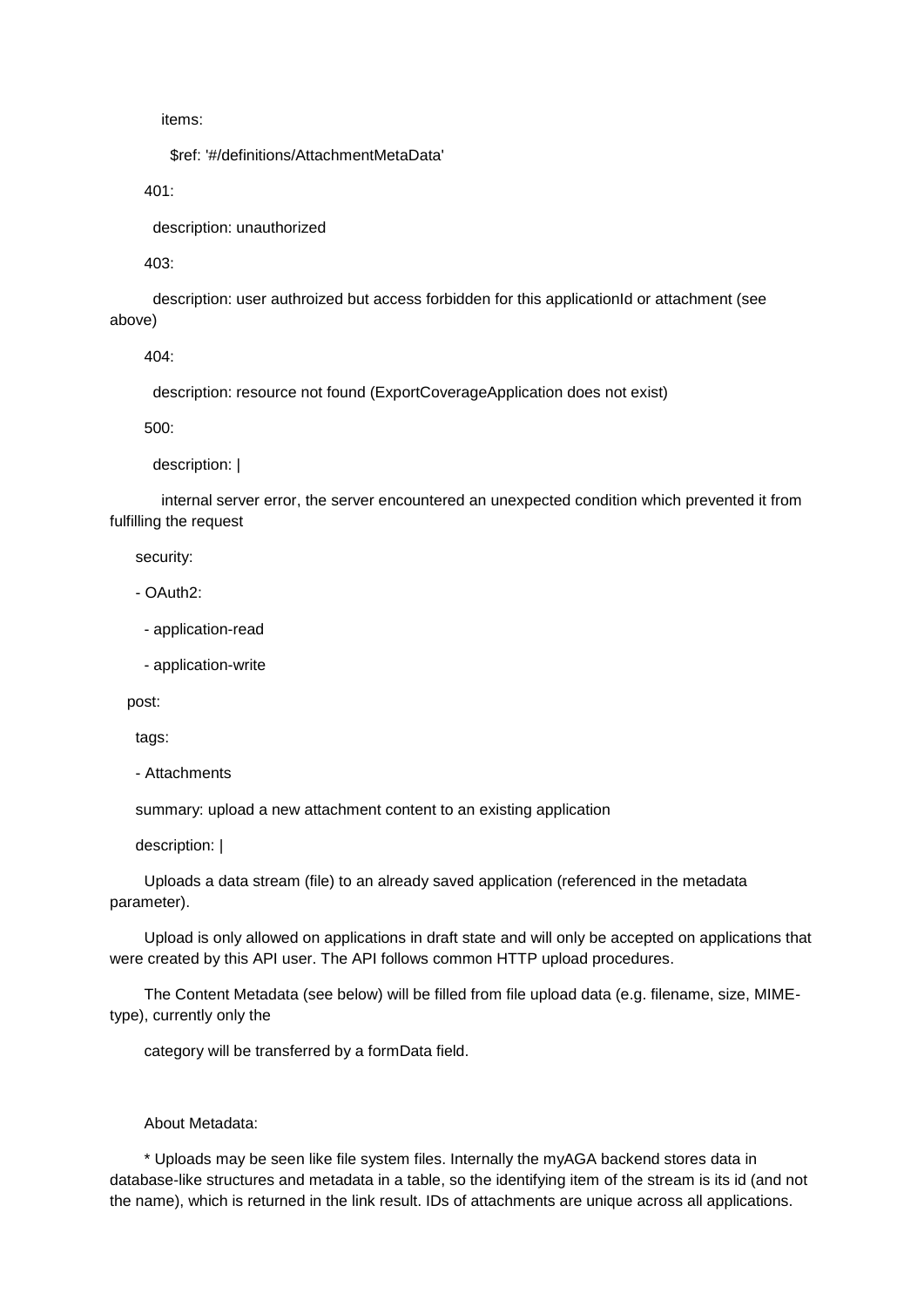\* This API will accept only category types that are defined in the categoryType reference data list (but it will accept any of it). Please note that AGA will only allow read access to a reduced subset of types, see GET.

\* For commonly used types see AttachmentMeta model.

 \* The number of documents in a category is not restricted. API users should provide meaningful filenames. The portal will not overwrite streams with existing names as it cretes a unique id for every upload and the names are treated as unchecked metadata information.

operationId: uploadAttachment

consumes:

- multipart/form-data

produces:

- application/json

parameters:

- name: exportCoverageApplicationId

in: path

description: the application for which the attachment query is performed

required: true

type: string

- name: file

in: formData

description: the file to be uploaded

required: true

type: file

- name: categoryCode

in: formData

description: |

The category code. Valid codes for upload may be queried by the refData endpoint.

required: true

type: string

responses:

201:

description: "Created attachment content. This reference is a standard link\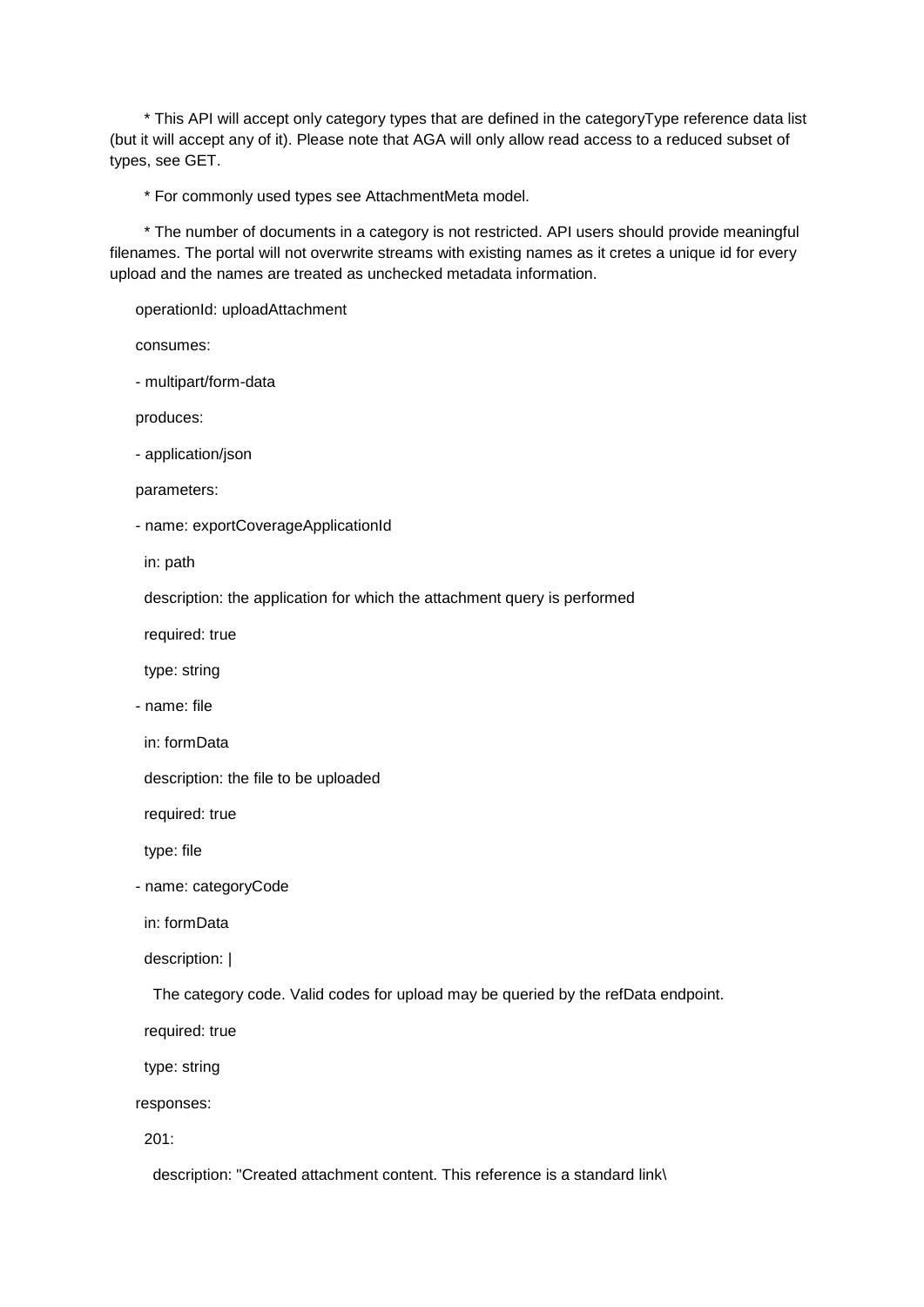\ to the attachment intended for downloading the content as binary stream\

\ with GET attachments/{id}. To grab the id the client could either reload\

\ the attachment list or extract it from this URL. \n"

headers:

Location:

type: string

format: url

description: A link to download the newly created attachment

401:

description: unauthorized

403:

description: user authorised, but upload forbidden on this id

404:

description: resource not found

500:

description: |

 internal server error, the server encountered an unexpected condition which prevented it from fulfilling the request

security:

- OAuth2:

- application-write

/exportCoverageApplications/{exportCoverageApplicationId}/attachments/{attachmentId}:

get:

tags:

- Attachments

summary: get details

description: |

 Downloads the binary content of one specific attachment. As every attachment reference is unique across all applications, there is no need to provide the application reference too.

operationId: downloadAttachment

produces:

- application/json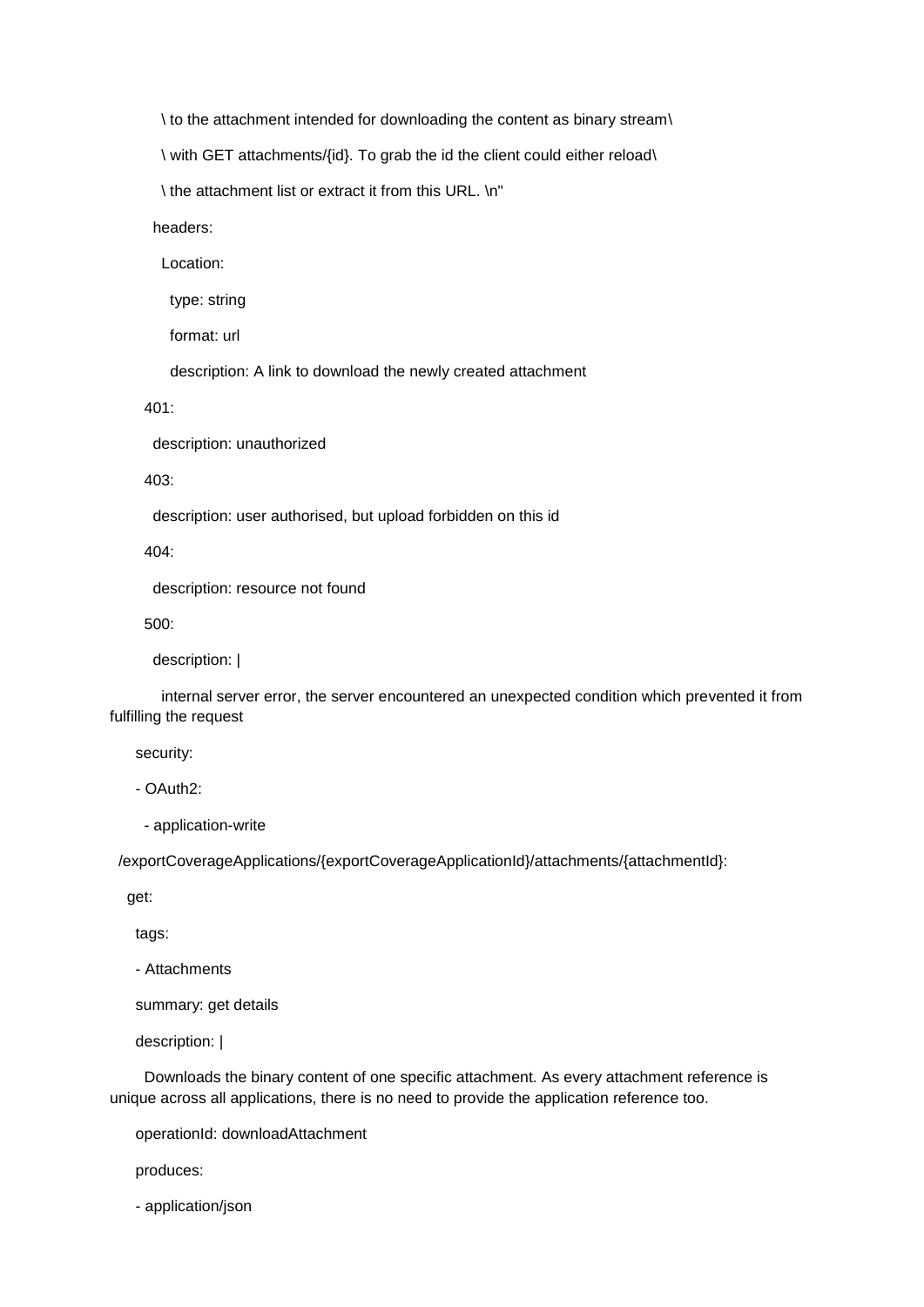parameters:

- name: exportCoverageApplicationId

in: path

description: |

Unique id of the application for which the attachment metadata should be queried.

required: true

type: integer

default: 1

- name: attachmentId

in: path

description: the attachment reference

required: true

type: string

responses:

200:

description: |

download on referenced stream is ready.

schema:

type: file

400:

description: bad input parameter

401:

description: unauthorized

403:

description: authorized user has no access to this id

404:

description: the requested application or attachment does not exist

500:

description: |

 internal server error, the server encountered an unexpected condition which prevented it from fulfilling the request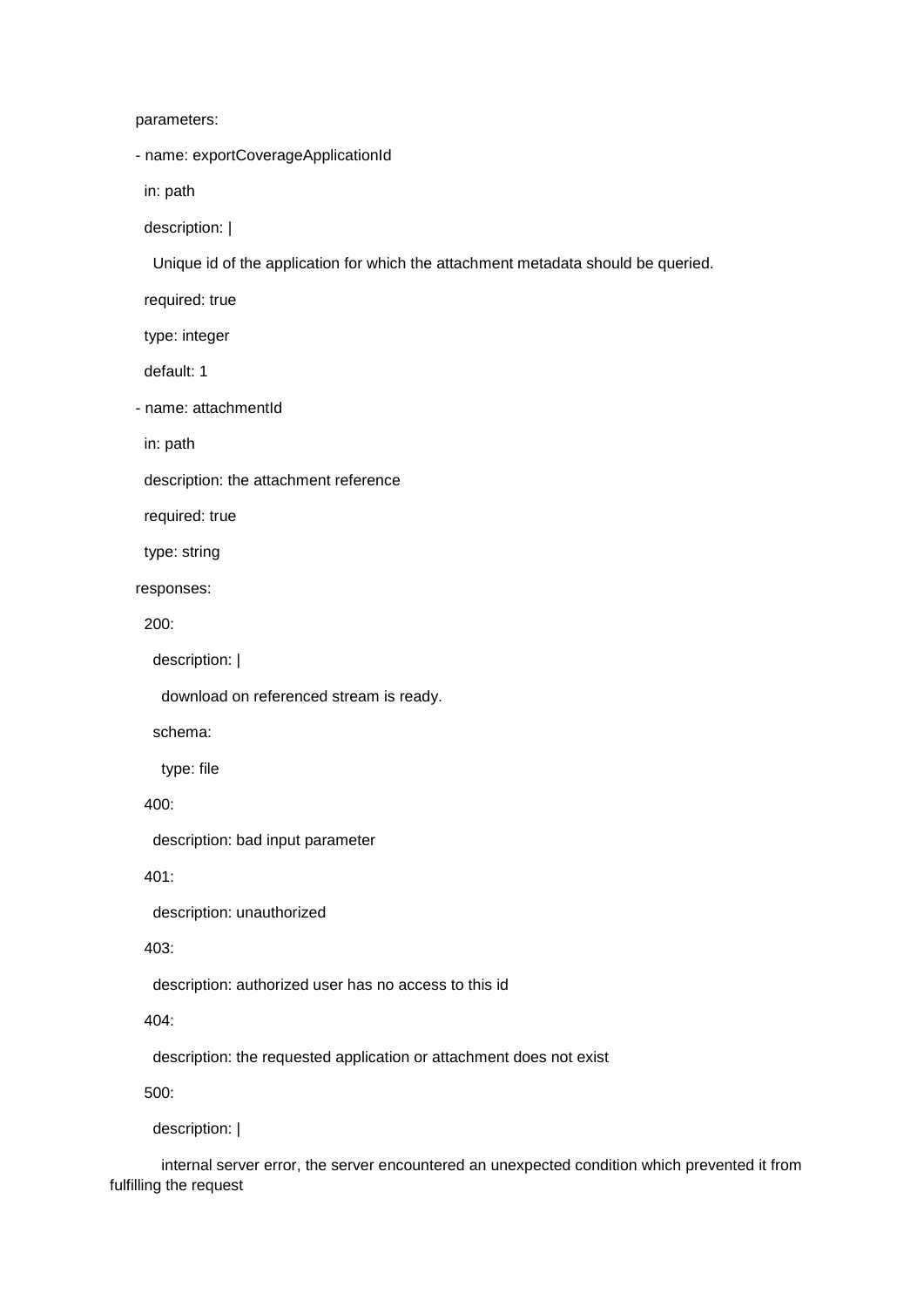security:

- OAuth2:

- application-read

- application-write

/exportCoverageApplications/refData/attachmentCategories:

get:

tags:

- Reference data

summary: get available category types

description: |

 Generates a list of every valid attachment category that is accepted with operations on applications that were created by this API. The access to attachments of application created and submitted by the exporter is restricted to a subset of this list, see \*\*GET attachments\*\* operation.

Access to this list is not paginated and unsorted.

This reference data is specific to \*\*attachments\*\* in this API.

operationId: getAttachmentCategoryList

produces:

- application/json

parameters: []

responses:

200:

description: |

list of all available attachment categories, contact AGA for further reference

schema:

type: array

items:

\$ref: '#/definitions/AttachmentCategory'

401:

description: unauthorized

500:

description: |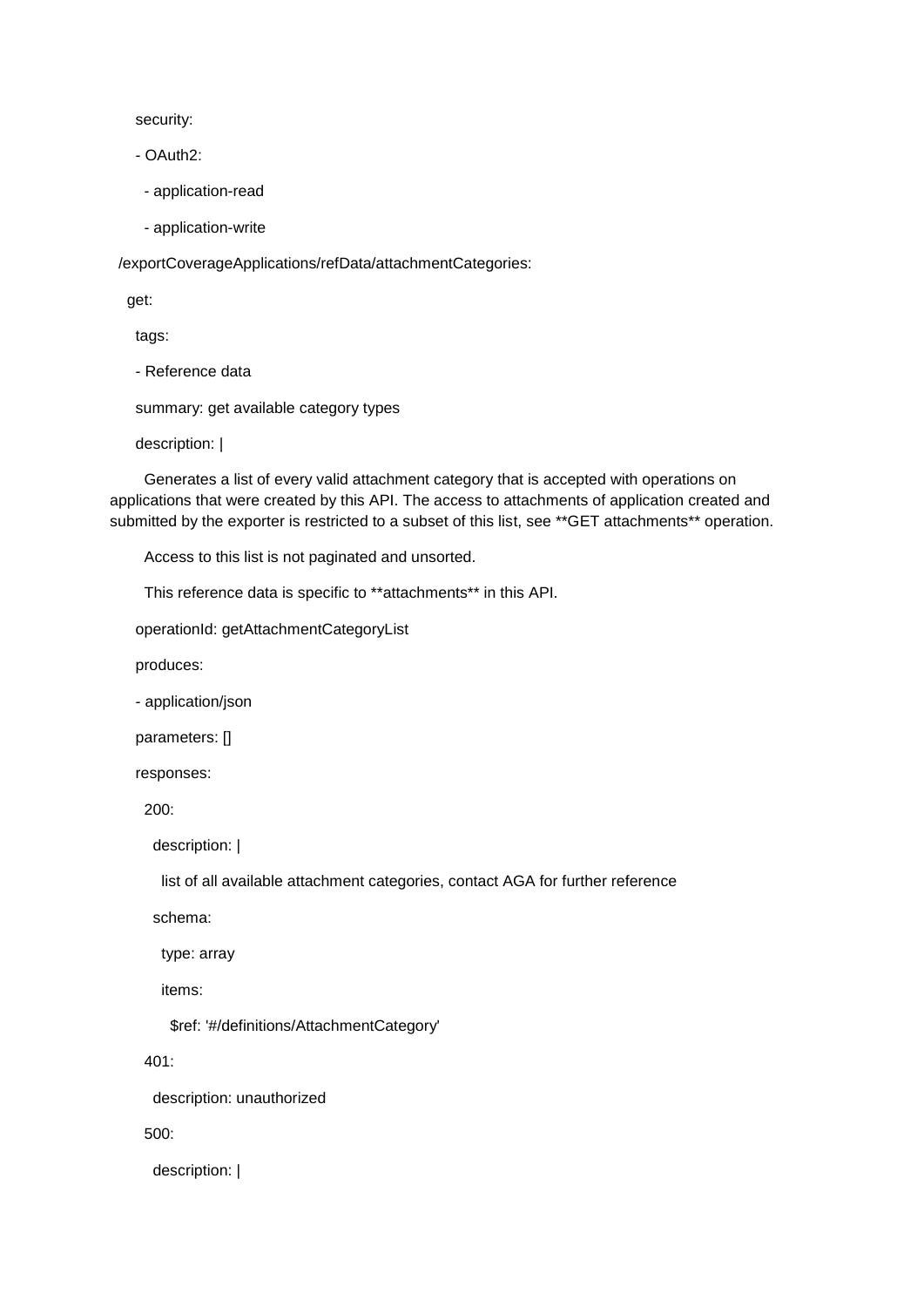internal server error, the server encountered an unexpected condition which prevented it from fulfilling the request

securityDefinitions:

OAuth2:

type: oauth2

tokenUrl: https://my.agaportal.de/oauth/token

flow: application

scopes:

application-read: Grants query and read access to applications and attachments

application-write: Grants upload access to save new applications and attachment streams

definitions:

ExportCoverageApplication:

type: object

properties:

exportCoverageApplicationId:

type: string

description: |

 A unique reference that identifies the application. This reference is guaranteed to be closely tied to the application during its whole lifecycle.

 Further details of this application may be requested using this reference value with the /exportCoverageApplications/{exportCoverageApplicationId} path endpoint method and this id also is used as reference in the attachment API group.

readOnly: true

exporterAgaIdentifier:

\$ref: '#/definitions/AgaCompanyIdentifier'

applicationDate:

type: string

format: date

description: |

The date of submission of the application.

The format is YYYY-MM-DD

readOnly: true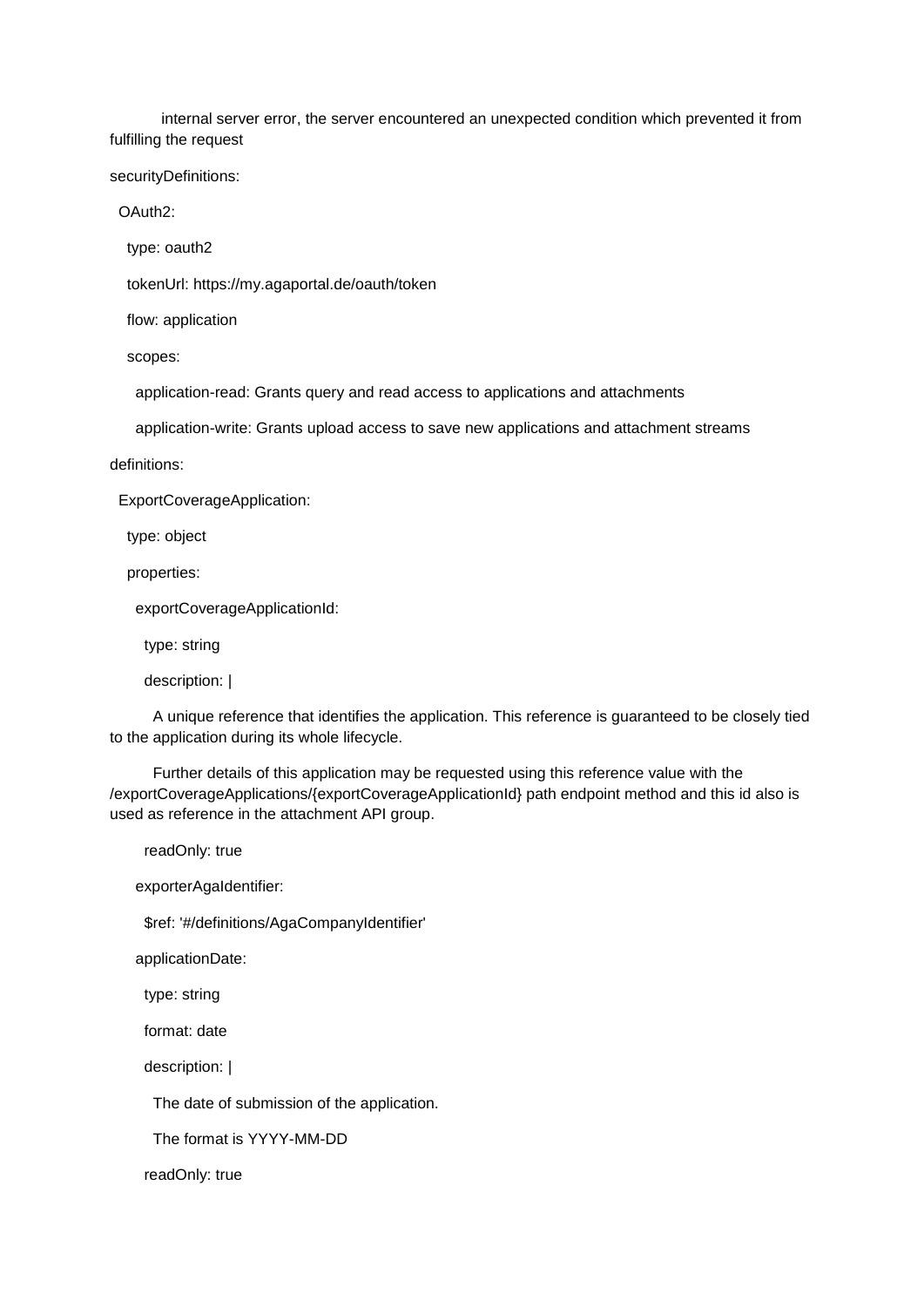exportCountryCode:

type: string

example: AE

description: |

to.

The AGA countryCode of the country where the exporter intends to export his goods or services

 Country codes are ISO 3166-1 alpha-2 country codes as defined by EH. See the following country code [reference data API](https://confluence.eulerhermes.com/pages/viewpage.action?pageId=3738000)

exportCountrySubdivisionCode:

type: string

example: AE-AZ

description: |

 Country subdivision ISO 3166-2 subdivision codes, as defined by EH. See the following country code [reference data

API](https://confluence.eulerhermes.com/pages/viewpage.action?pageId=3738000)

importerAgaIdentifier:

\$ref: '#/definitions/AgaCompanyIdentifier'

importerAddress:

\$ref: '#/definitions/Address'

hasAlternativeShipmentAddress:

type: boolean

description: |

true if the importer uses a different shipping address

shipmentAddress:

\$ref: '#/definitions/Address'

hasPaymentExperience:

type: boolean

description: |

true if there is a history of previous payments available.

paymentExperienceDescription:

\$ref: '#/definitions/PaymentHistory'

typeOfGoodsCode: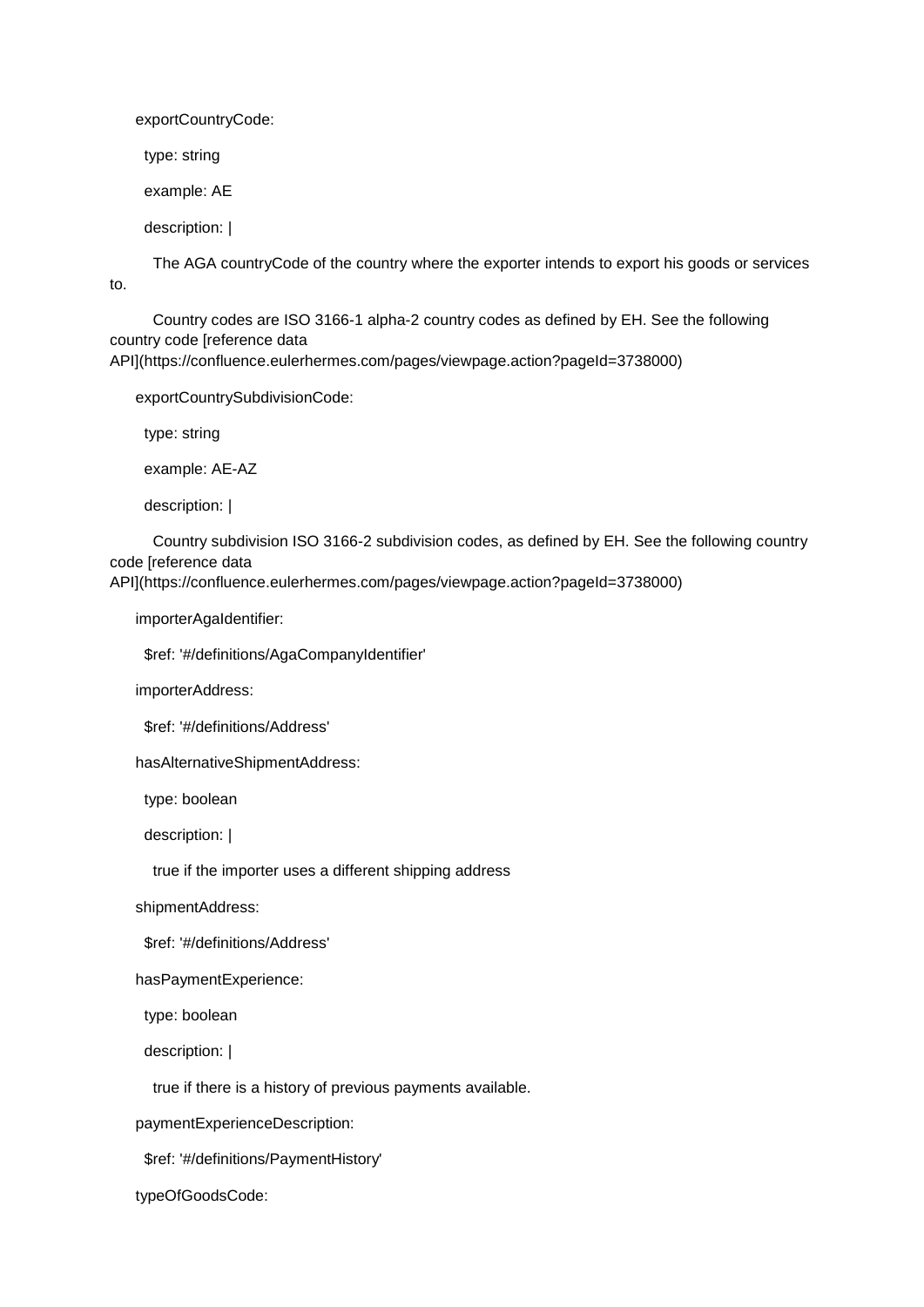type: string

description: |

Classifies the major part of exported goods or services in this project.

Currently the following classifications are distinguished:

\* INVESTMENT - investment goods

\* CONSUMABLE - usuallay indicates faster project completion

enum:

- INVESTMENT

- CONSUMABLE

sectorCode:

type: string

description: |

Identifies the classification of the customer's sector. Currently those values are defined:

\* PRIVATE - private sector

\* PUBLIC - public sector

enum:

- PRIVATE

- PUBLIC

isMilitary:

type: boolean

description: |

 Determines if the importer comes from military sector. This attribute can be combined with both private or public importers.

shortDescription:

type: string

description: |

One-line description of the export project.

maxLength: 60

projectDescription:

type: string

description: "Multi-line description of the export project. The API and myAGA\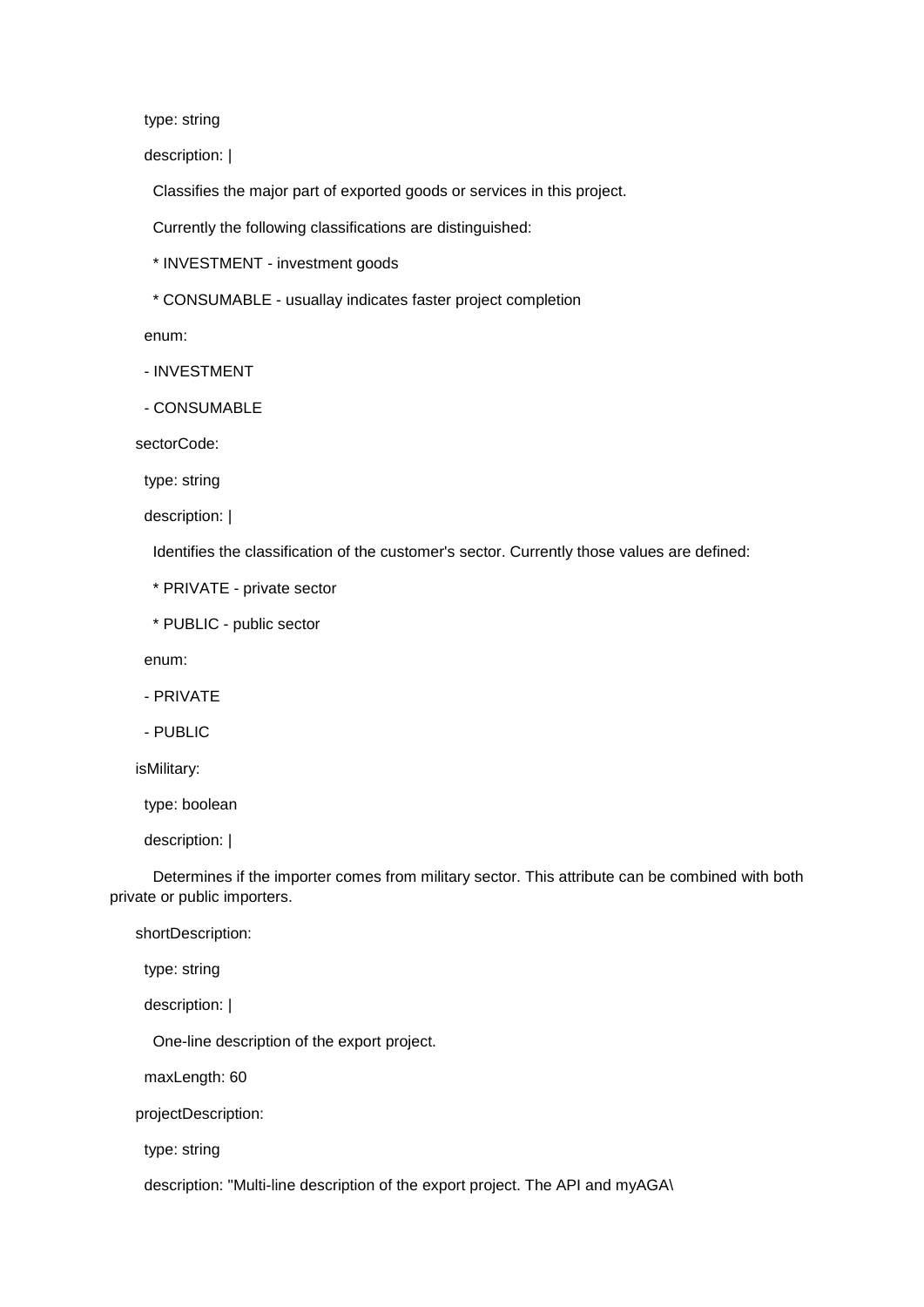\ are not restricting the length of this field. \nClients with a technical\

\ limitation should treat this information accordingly, e.g. store the data\

\ in a local stream (like an attachment).\n"

isContractSigned:

type: boolean

description: |

true if the contract has already been signed.

signedContracts:

type: array

description: "If contractSigned is set to \"true\", this list should contain\

\ details of all signed contracts. \n"

items:

\$ref: '#/definitions/SignedContract'

hasCertificateOfOrigin:

type: boolean

description: "true if the origin is certified. \nGerman \"Warenursprungszeugnis\"\

.\n"

hasForeignSupplies:

type: boolean

description: "true if the exported product or parts depend on foreign supplies.\

 $\langle \n\ \n\ \n\ \n\$ 

foreignSupplies:

type: array

description: "If the exported products consist of parts supplied by foreign\

\ suppliers, those parts may be specified in detail. \n"

items:

\$ref: '#/definitions/ForeignSupplies'

exportCurrencyCode:

type: string

description: |

Currency of the export application (between exporter and AGA).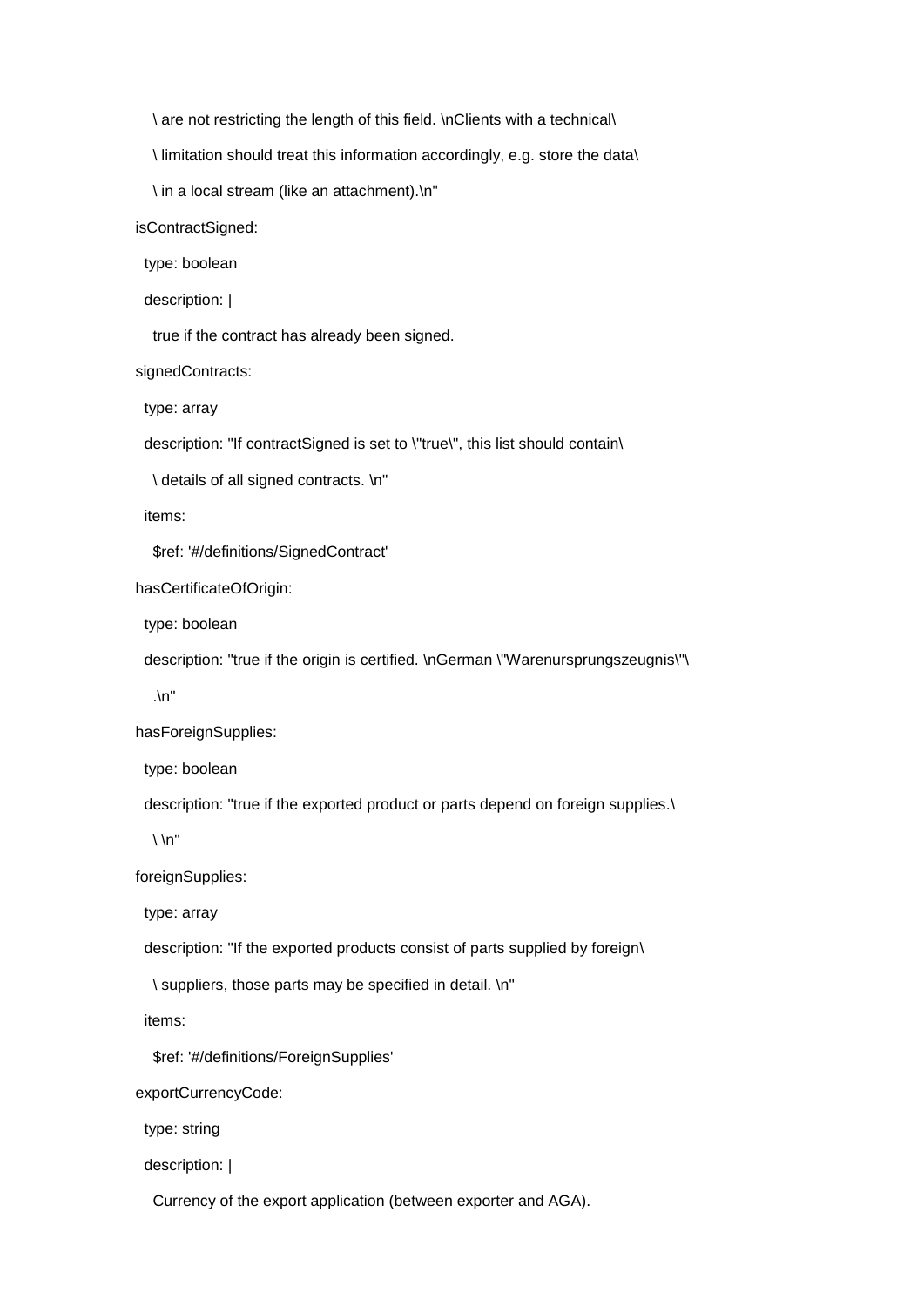Uses the standard ISO-4217 code for currencies (EUR, USD, ...). See the following currency code [reference data API](https://confluence.eulerhermes.com/pages/viewpage.action?pageId=3738000)

maxLength: 3

estimatedEURValueAmount:

type: number

format: double

description: |

 Estimate in EUR of the total export value as indicated in the "check" page of the myAGA UI. It provides corse steps coming from myAGA UI, but coming from other sources this parameter may contain any other value.

estimatedCreditMonths:

type: integer

description: |

 The exporter gives this estimation on the first page (preliminary check) of the myAGA UI. It describes the expected period of the requested coverage. Although the granularity is down to months, this level of accuracy is only relevant in the short range below one year. The myAGA UI uses nonlinear steps to cover this.

 value 0 (as opposed to undefined): Please note that currently by convention 0 stands for "L/C / Akkreditiv" meaning that a letter of credit has been received.

orderCurrencyCode:

type: string

description: "Currency of the order (between importer and exporter).\nUses\

\ the standard ISO-4217 code for currencies (EUR, USD, ...). See the following\

 \ currency code [reference data API](https://confluence.eulerhermes.com/pages/viewpage.action?pageId=3738000)\

 $\ln$ "

maxLength: 3

orderValueAmount:

type: number

format: double

description: |

Total export value.

servicesValueAmount:

type: number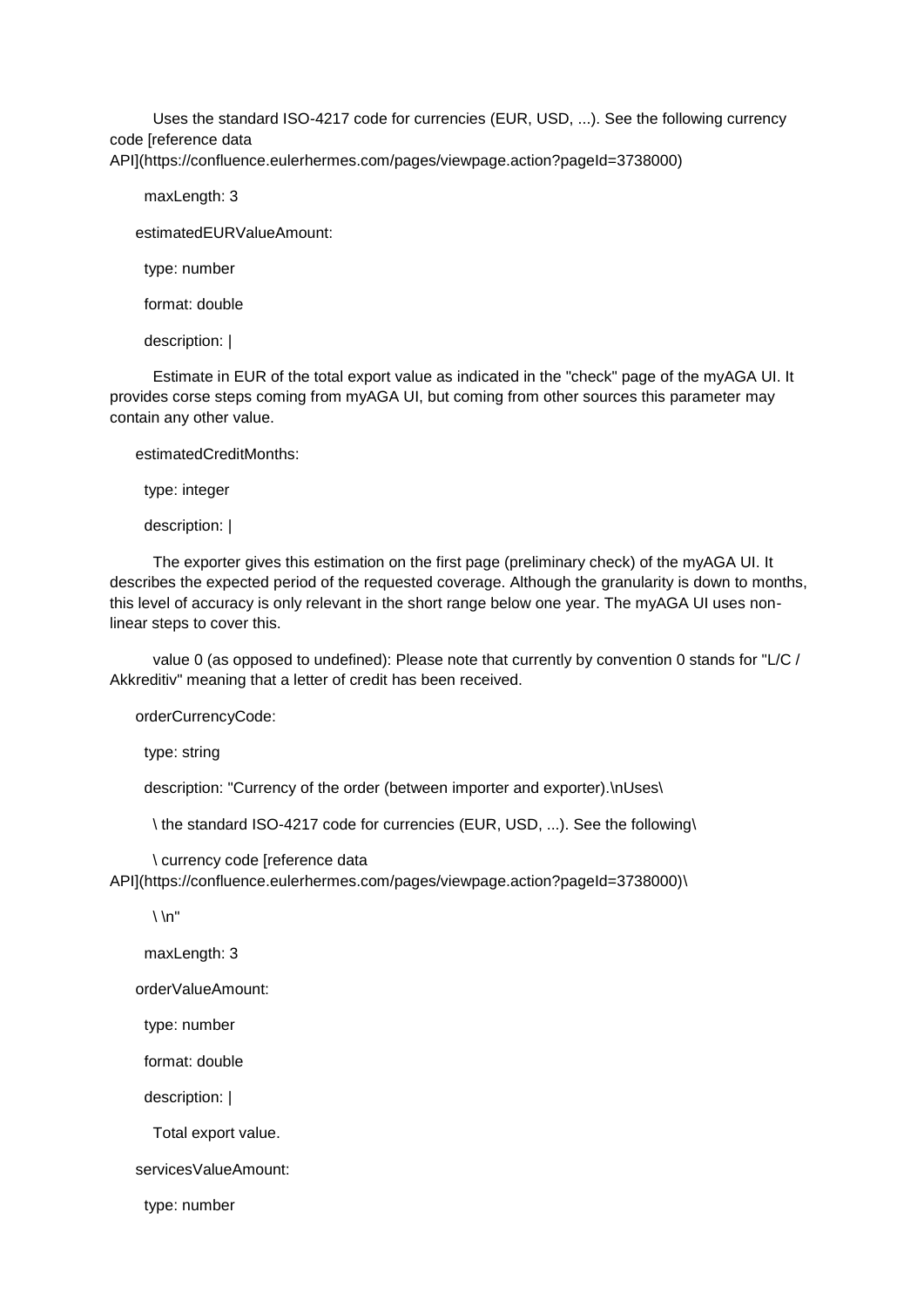format: double

description: |

Total value of included services.

hasServices:

type: boolean

description: |

true if the exported products not only contain goods but also services.

isOverallProject:

type: boolean

description: |

 true if the project referenced here is the leading project and if the whole export consists of several subproject.

isUsedGoods:

type: boolean

description: |

true if the export consists at least partially of used goods.

isSensitiveArea:

type: boolean

description: |

 true if the region where the import is located has restrictions based for example on culture or environemnt.

isExportLicenceNeeded:

type: boolean

description: |

true if the export is subject of an export permit license.

deliveryDate:

type: string

format: date

description: |

 The date of delivery if there is one shipment. Or the date of the \_first\_ shipment if there are more than one.

Format is YYYY-MM-DD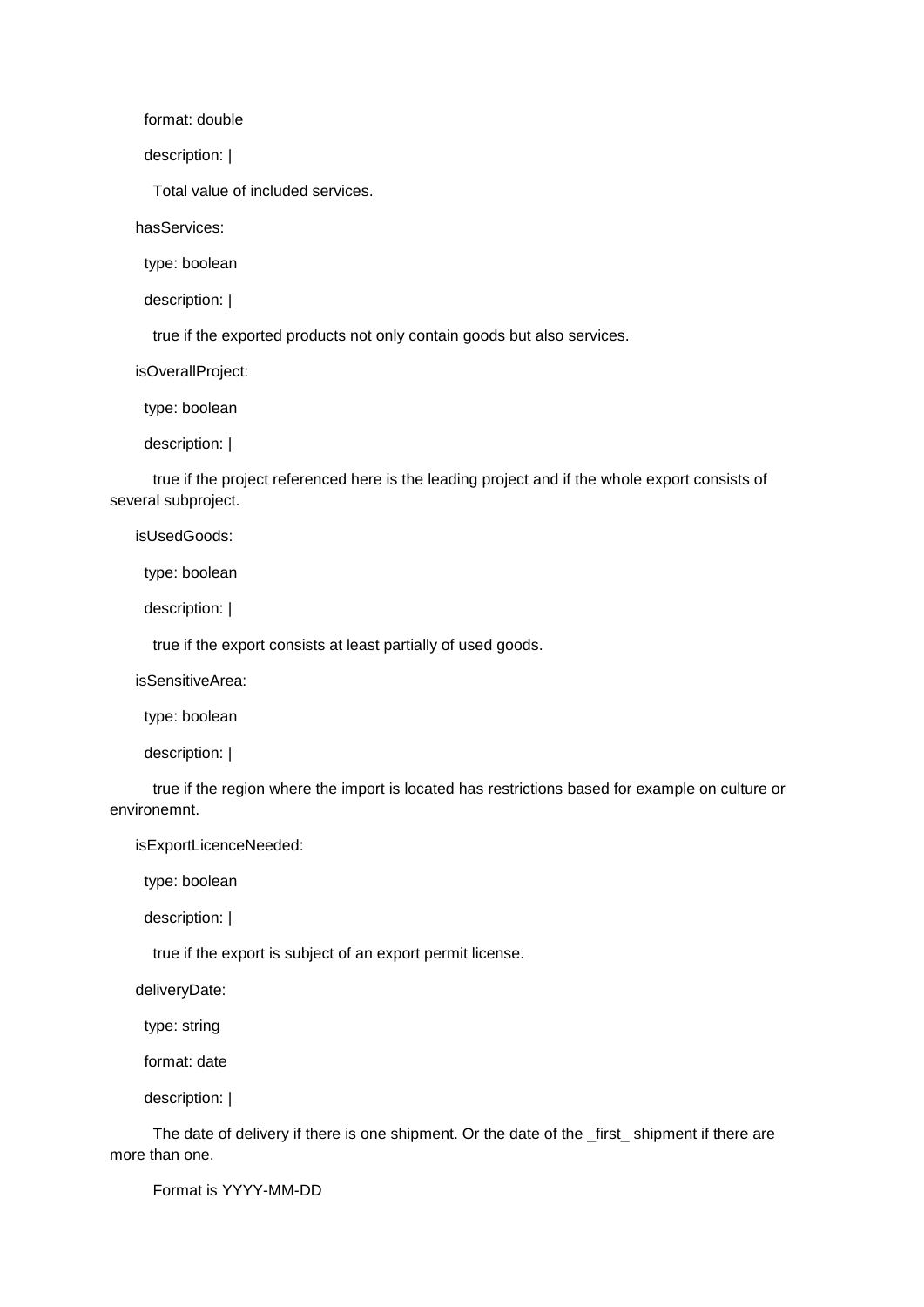hasMultipleDeliveries:

type: boolean

description: |

 true if the delivery consists of multiple parts over a certain time period which should be explained by the fields deliveryDate and lastDeliveryDate.

lastDeliveryDate:

type: string

format: date

description: |

The date of the last delivery if there is more than one shipment.

Format is YYYY-MM-DD

isCoverageCostIncluded:

type: boolean

description: "true if the exporter chooses to include (Hermes) coverage cost\

\ in the financing amount \n"

buyerCreditAmount:

type: number

format: double

description: |

 estimation of the the credit value needed, calculated as difference between total order value and sum of advance payments

description: "Represents the complete data of one export credit cover application.\n\

Local files containing documents in various binary formats could be uploaded\

\ and accessed by the \*\*attachments\*\* API endpoints.\n\nThe record contains\

\ list of company identifiers. The most important one is the AGA specific exporterAgaIdentifier\

\ where the identifing id is commonly known as \"dnNo\". This designation is\

\ maintained throughout API and myAGA context as an essential domain specific\

\ term. It's derived from German \"Deckungsnehmer\". \n"

Address:

type: object

properties:

companyName: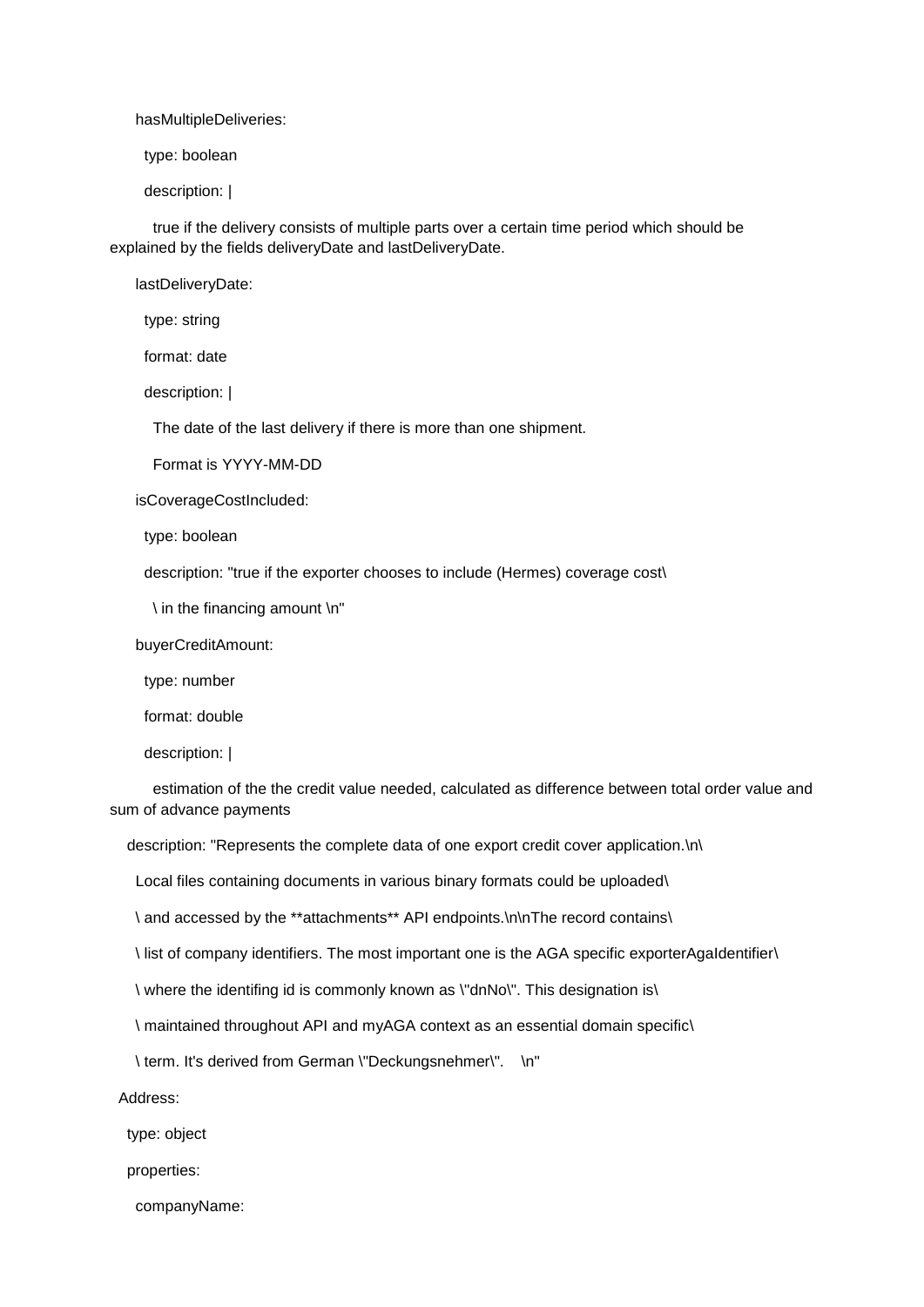type: string

description: Name of the company

countryCode:

type: string

description: ISO 3166-1 alpha-2 Country Code

subdivisionCode:

type: string

 description: depending on the country, this contains the region, state, department, province, county...

addressLine1:

type: string

addressLine2:

type: string

addressLine3:

type: string

streetNumber:

type: string

streetname:

type: string

town:

type: string

postalCode:

type: string

postalCodeTypeCode:

type: string

postOfficeBox:

type: string

isMainAddress:

type: boolean

alphabetCode:

type: string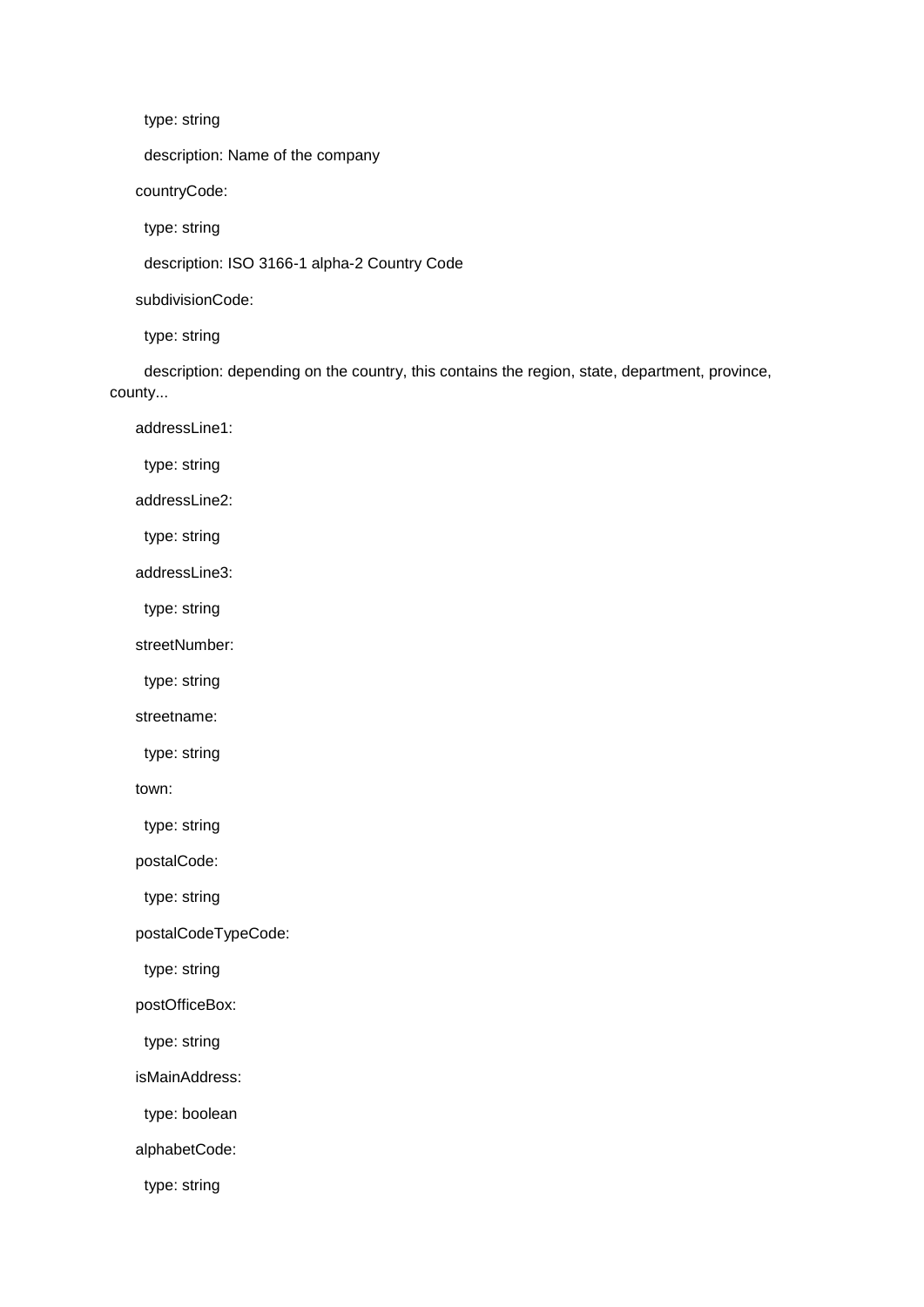description: Alphabet used by the fields of the address.

enum:

- latin

- non-latin

```
 description: |
```
 Address information defined by EH, see [EH API Guidelines.](https://confluence.eulerhermes.com/pages/viewpage.action?pageId=3738000).

 The fields will be mapped to internal AGA structures. Currently when POSTing addressLine1, addressLine2, addressLine3, streetName and streetNumber will be imported. Currently when GETting addressLine1 and addressLine2 will be exported and addressLine3, streetName and streetNumber will not be filled.

AgaCompanyIdentifier:

type: object

properties:

dnNo:

type: string

example: "654321"

description: |

 This is an internal identifier used for customers. The designation is maintained throughout API and myAGA context as an essential domain specific term. It is not translated and stands for German "Darlehensnehmer". Currently length and valid characters are restricted but API users should not rely on numeric appearance.

pattern: ^[1-9]\d{5}\$ akNo: type: string example: "12345" description: |

 This is an internal identifier used for foreign contacts. The designation is maintained throughout API and myAGA context as an essential domain specific term. It is not translated and stands for German "Ausländischer Kunde". Currently length and valid characters are restricted but API users should not rely on numeric appearance.

 maxLength: 250 pattern: ^[1-9]\d{4}\$ registrationId: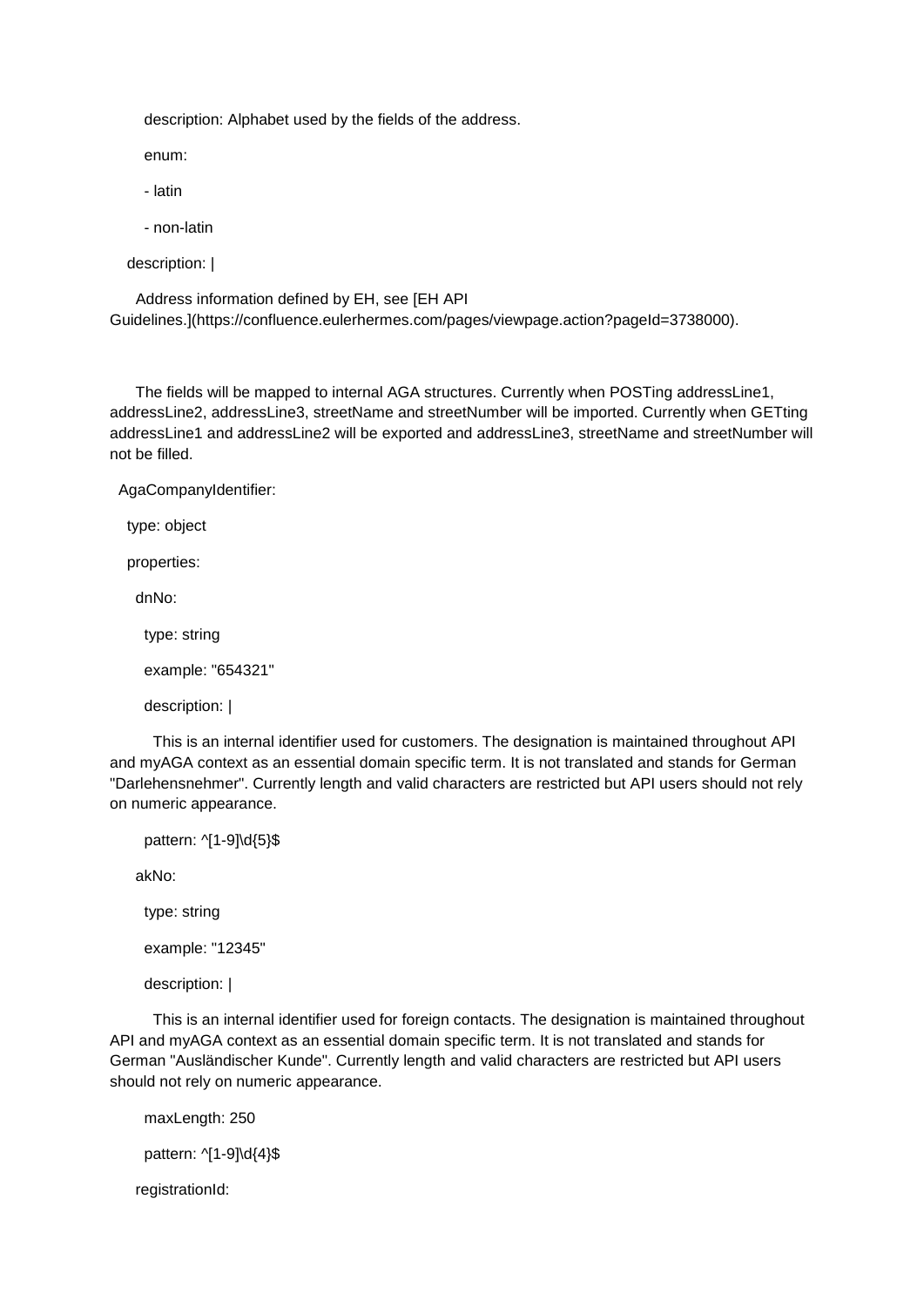type: string

example: HRB 12260

description: |

 The registration number at the registration court of the company. This is mandatory for German companies and together with the registrationCourt forms a unique national identifier.

 maxLength: 250 registrationCourt: type: string example: Amtsgericht Wiesbaden

description: |

 The registration authority where the company is registered. This is mandatory for German companies and together with the registrationId forms a unique national identifier.

maxLength: 250

description: "Company idendification information defined speficicly by EH-AGA,\

\ due to the\nspecial status of AGA as mandete of the German government. \n\

The identifiers here are not in common use in the EH context. \nIf needed, future\

\ versions of this API will introduce the standard \nEH CompanyIdentifier type\

\ list with well-declared id qualifiers to integrate common\nEH and international\

\ identifications.\n"

SignedContract:

type: object

properties:

contractSignedDate:

type: string

format: date

description: |

the date of signing the contract.

The format is YYYY-MM-DD

contractReference:

type: string

description: |

reference number assigned to the contract.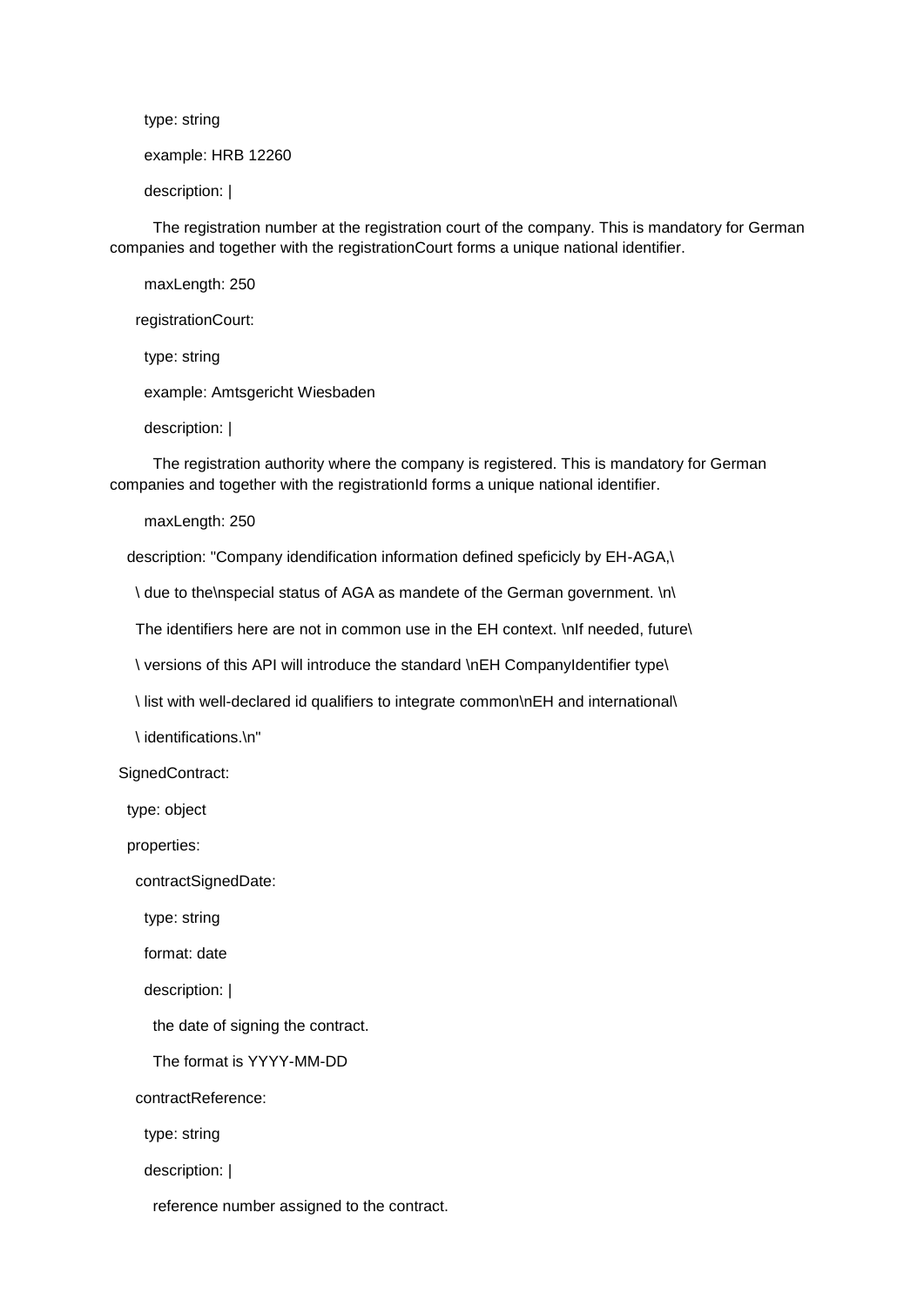maxLength: 50

description: "Description of one signed contract. Used as part of the ExportCoverageApplication\

\ object. \n"

ForeignSupplies:

type: object

properties:

countryCode:

type: string

example: AE

description: |

The EH countryCode of the country where the supplies are ordered from.

 Country codes are ISO 3166-1 alpha-2 country codes as defined by EH. See the following country code [reference data

API](https://confluence.eulerhermes.com/pages/viewpage.action?pageId=3738000)

The AGA countryCode of the country where the exporter intends to export his goods or services

countrySubdivisionCode:

type: string

to.

example: EA-AZ

description: |

 Country subdivision ISO 3166-2 subdivision codes as defined by EH. See the following country code [reference data

API](https://confluence.eulerhermes.com/pages/viewpage.action?pageId=3738000)

supplyCurrencyCode:

type: string

description: "The currency of the supply contract (between exporter and supplier).\

\ \nUses the standard ISO-4217 code for currencies (EUR, USD, ...). See\

\ the following currency code [reference data

API](https://confluence.eulerhermes.com/pages/viewpage.action?pageId=3738000)\

 $\ln$ "

supplyAmount:

type: number

format: double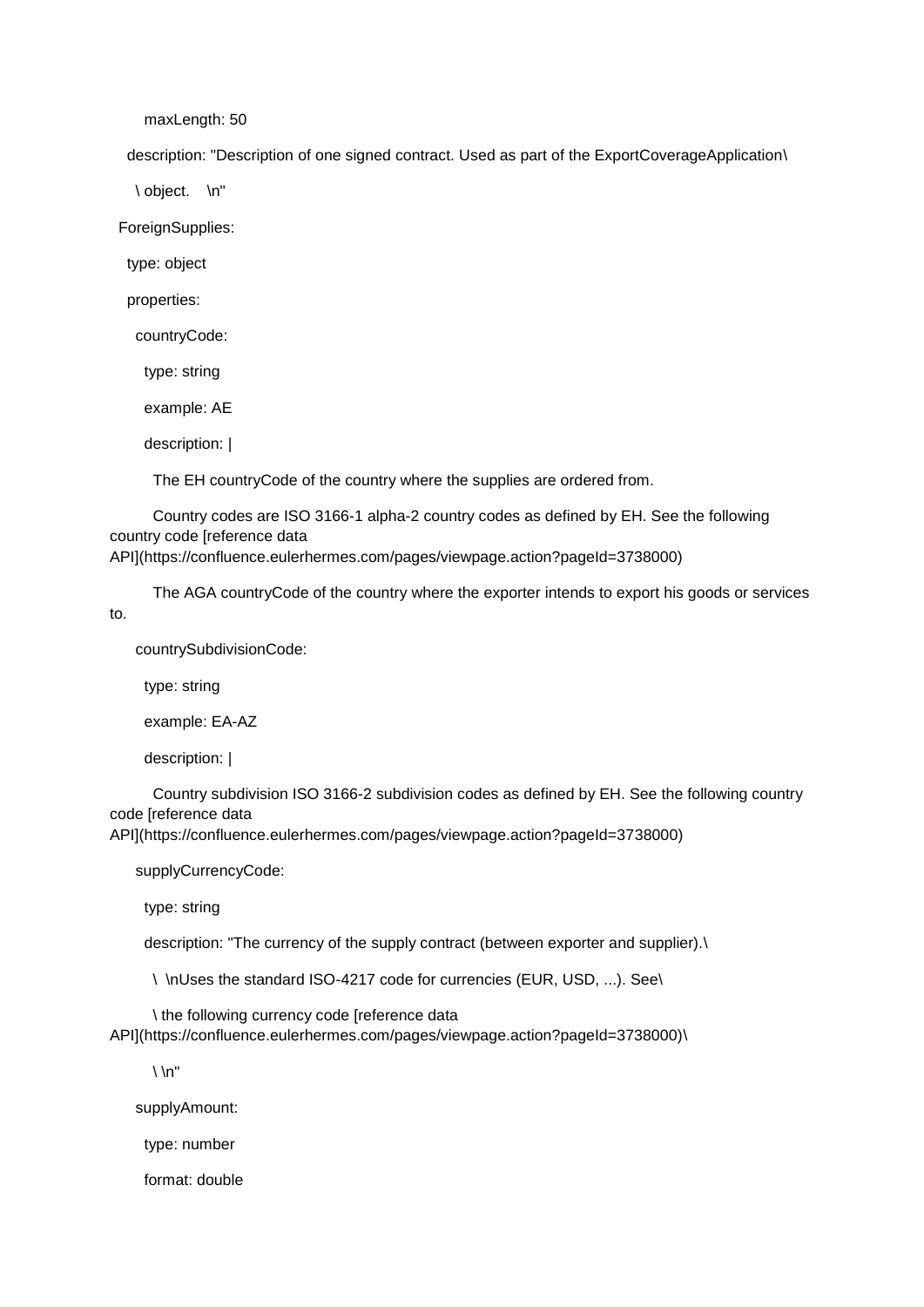description: |

The total value (amount) of the shipments coming from the country specified.

description: |

 Description of the foreign supplies obtained from a foreign country. Used only as part of the ExportCoverageApplication object.

PaymentHistory:

type: object

properties:

previousDealYears:

type: string

description: |

Classifies the timespan of previous deals.

Currently the following classifications are distinguished:

\* LESS\_THAN\_ONE less than 1 year

- \* ONE\_TO\_FIVE 1 to 5 years
- \* FIVE\_TO\_TEN 5 to 10 years
- \* MORE\_THAN\_TEN > 10 years

enum:

- LESS\_THAN\_ONE
- ONE\_TO\_FIVE
- FIVE TO TEN
- MORE\_THAN\_TEN

previousDealCount:

type: integer

description: |

 Count of previous deals. Counts of more then 10 will be accepted and presented as "> 10" in UI. averagePaymentTerms:

type: string

description: |

Determines the average/usual timespan of payment.

\* SHORT Indicates that a siginificant count was short-term (less than 2 years).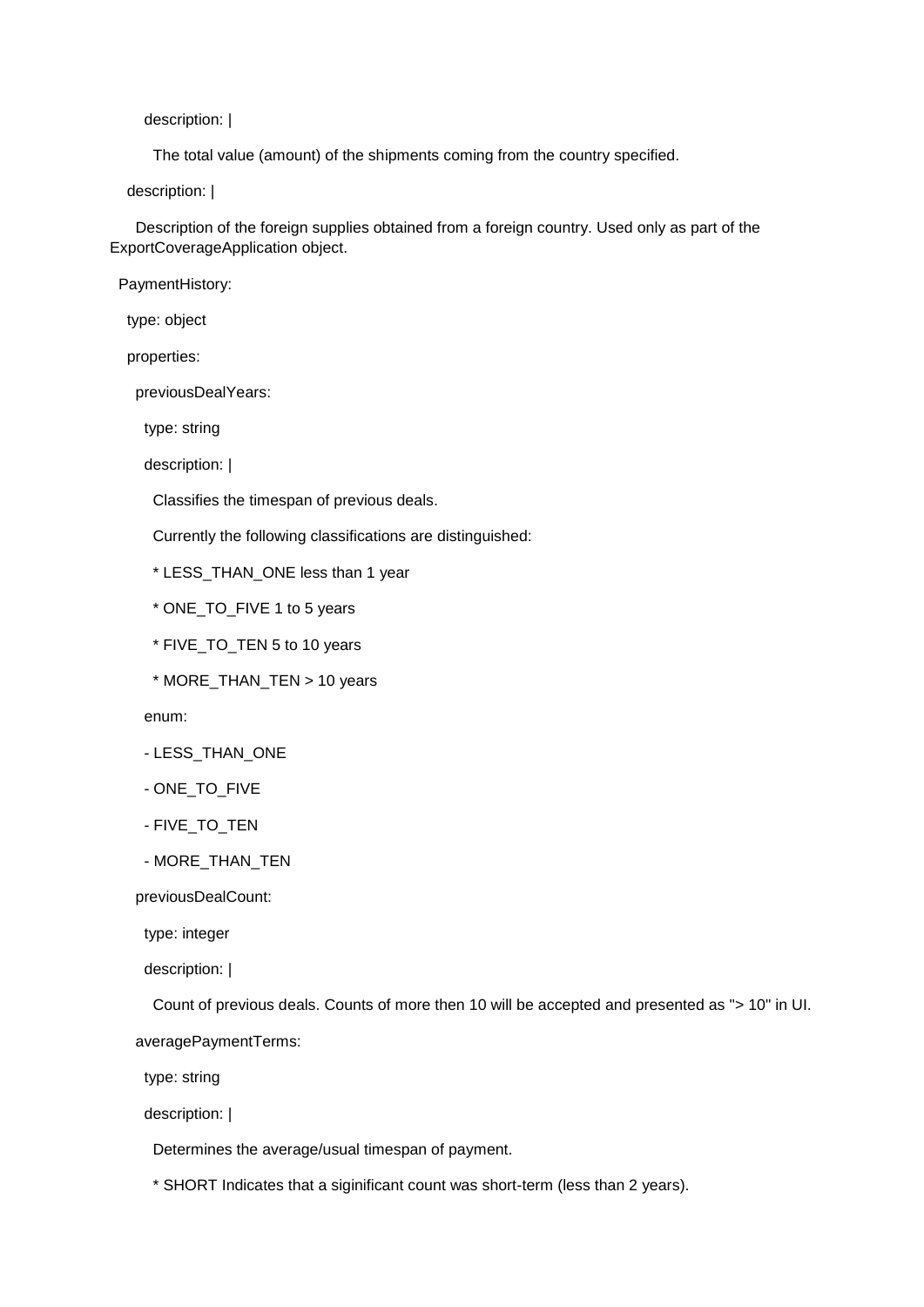\* LONG Indicates that a siginificant count was long-term (2 years or more).

enum:

- SHORT

- LONG

averageDealCurrencyCode:

type: string

description: |

Currency of the average value below.

 Uses the standard ISO-4217 code for currencies (EUR, USD, ...). See the following currency code [reference data

API](https://confluence.eulerhermes.com/pages/viewpage.action?pageId=3738000)

maxLength: 3

averageDealAmount:

type: number

format: double

description: |

The average amount of previous deals.

payment:

type: string

description: |

Indicates overall payment behaviour.

\* ON\_TIME always paid on time

\* DELAYED some or all payments were delayed

\* DEFAULT some or all payments were not paid

enum:

- ON\_TIME

- DELAYED

- DEFAULT

paymentProblemDescription:

type: string

description: |

An optional description of past payment problems. The content length is not limited.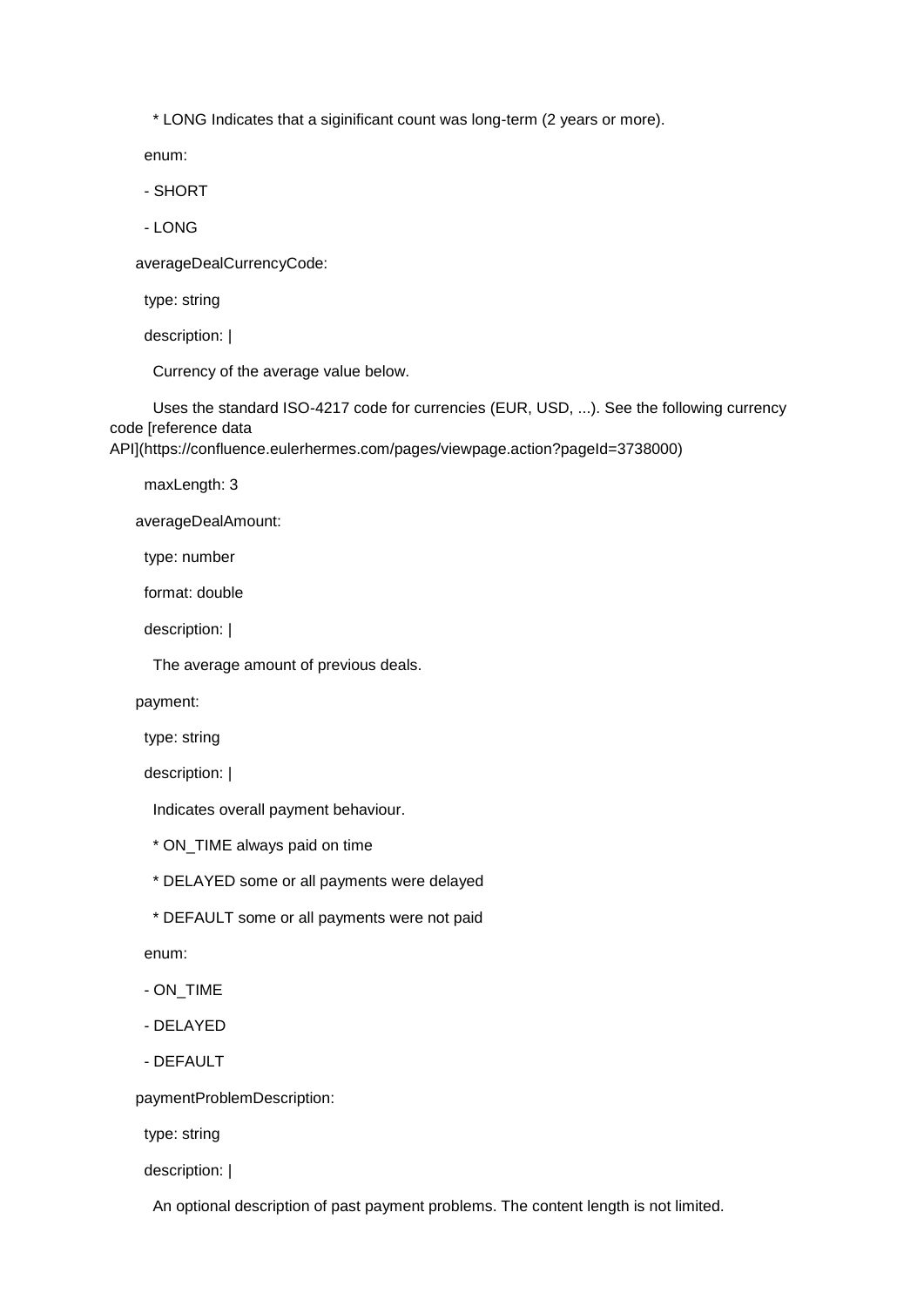description: |

Describes the history details of previous payment experiences with a customer.

AttachmentMetaData:

type: object

required:

- applicationId

properties:

attachmentId:

type: string

example: "1234"

description: |

 A unique reference that identifies the attachment. It is unique across applications. This reference is guaranteed to be closely tied to the attachment during its whole lifecycle.

applicationId:

type: string

example: "354"

description: |

A unique reference that identifies the application.

fileName:

type: string

example: report.pdf

description: |

 This represents the local filename under which the contents of this attachment stream is known to the exporter.

maxLength: 250

contentType:

type: string

example: application/pdf

description: |

 This MIME type is assigned to the http header when downloading the stream. Follows standard MIME-types without specific codelist.

maxLength: 250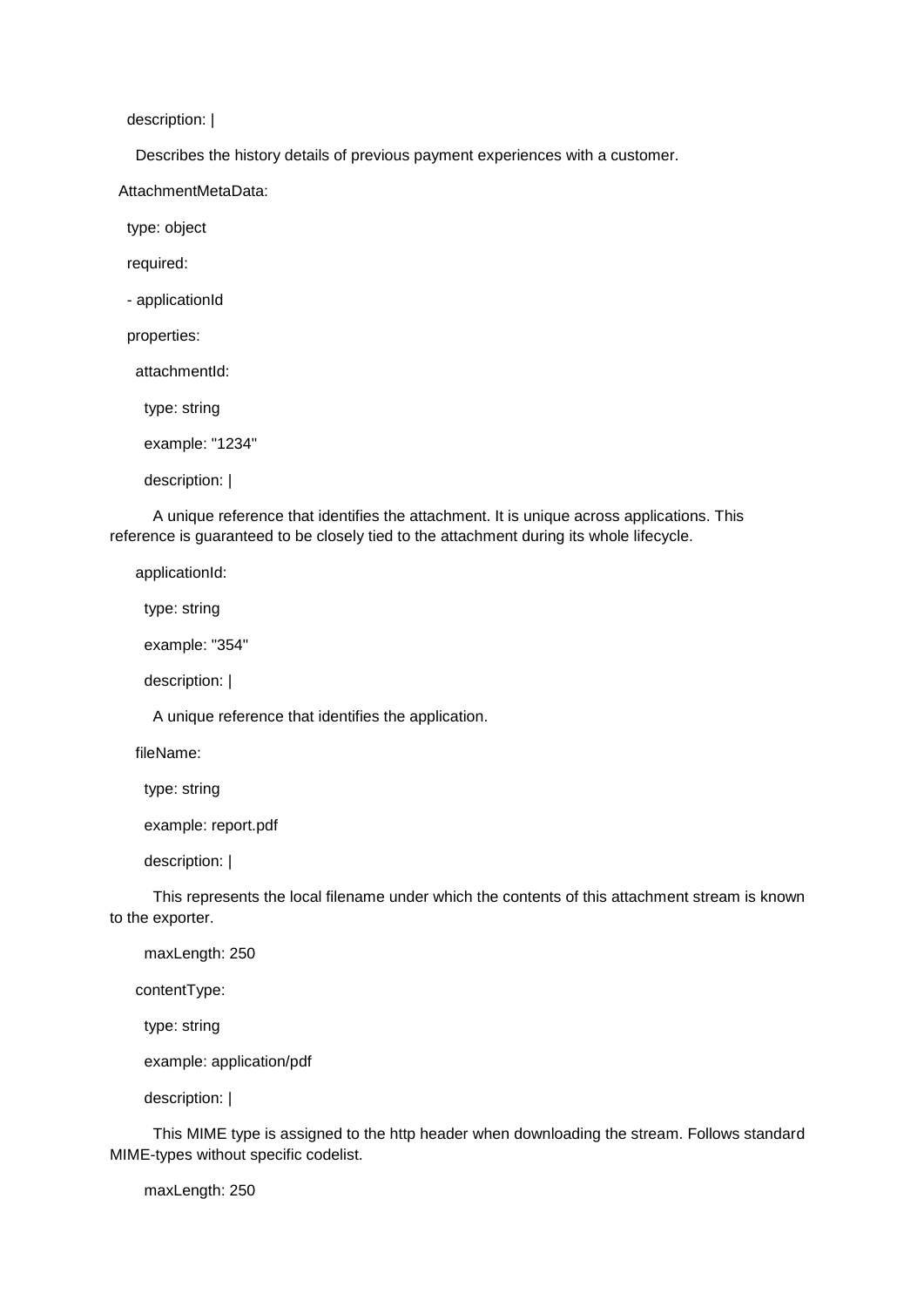categoryCode:

type: string

example: OTHER

description: "The category code. Valid codes for upload may be queried by\

\ the refData endpoint. The values - though constant in one release of myAGA\

\ portal and also not user-changeable - are deliberatly provided as seperate\

\ endpoint /referencedata/attachmentCategories, as the categories may change\

\ frequently thoughout the portal's lifecycle. \nFor GET access on attachments\

\ assiciated to an application that was submitted by the exporter restrictions\

\apply. See GET attachements operation.\n\nCommon attachment Categories:\n\

category name | description\n--------------------------------\nCUSTOMER\_REPORT\

\| annual report\nOTHER | any other document that should be transferred\n"

description: |

 Represents the Metadata of attached binary streams, enabling uploads and downloads of document files belonging to the application.

AttachmentCategory:

type: object

properties:

categoryCode:

type: string

example: OTHER

description: The category type.

categoryLabel:

type: string

description: label associated to the category type

contentLanguage:

type: string

description: ISO code of the language associated to the label, refers to referenceData/languages

description: |

Represents a category that is valid for the category field in AttachmentMeta.

 An API client must not provide any other attachment category codes than found in the name field of an AttachmentCategory entry.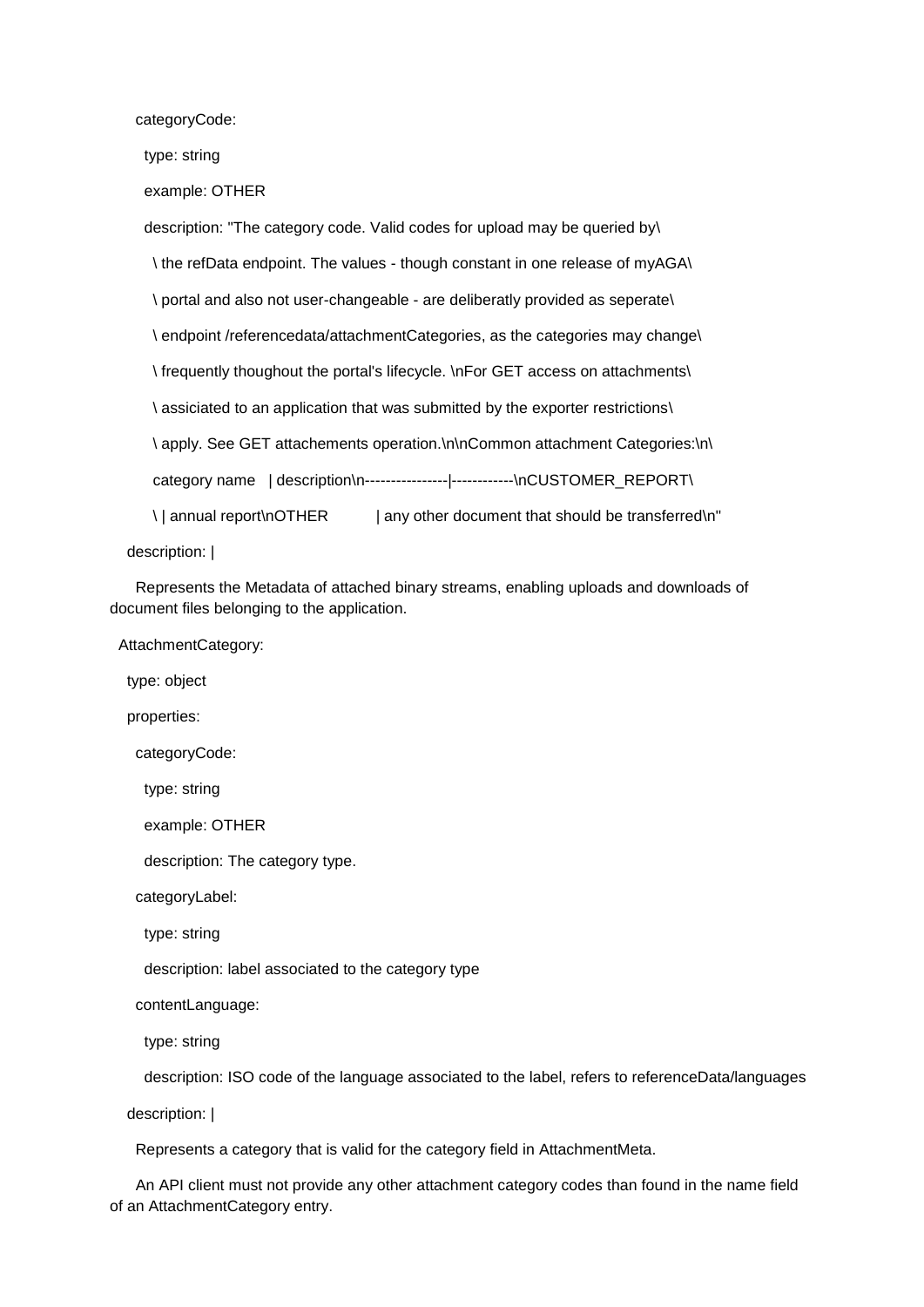The list of allowed categoryTypes is subject to change over time.

 In future versions this entity will be extended by other static information like a human-readable translations.

Error:

type: object

required:

- errorCode

- message

properties:

errorCode:

type: string

```
 description: "code related to the error | description\n-------------------------------|-------------\n\
```
AGA\_ERR\_REST | REST or HTTP error \nAGA\_ERR\_JSON\_PARSER\

\ | json format error, e.g. missing apostroph\nAGA\_ERR\_JSON\_MAPPING\

\ | formal validation of json input\nAGA\_ERR\_GATEWAY\_DATA\_MAPPING\

\ | mapping of gateway to internal API\nAGA\_ERR\_DATA\_VALIDATION \

enum:

- AGA\_ERR\_REST
- AGA\_ERR\_JSON\_PARSER
- AGA\_ERR\_JSON\_MAPPING
- AGA\_ERR\_GATEWAY\_DATA\_MAPPING
- AGA\_ERR\_DATA\_VALIDATION

message:

type: string

description: description of the error

debugId:

type: string

description: identifies the error event in logs

errorDetails:

type: array

 <sup>\ |</sup> backend validation error\n"